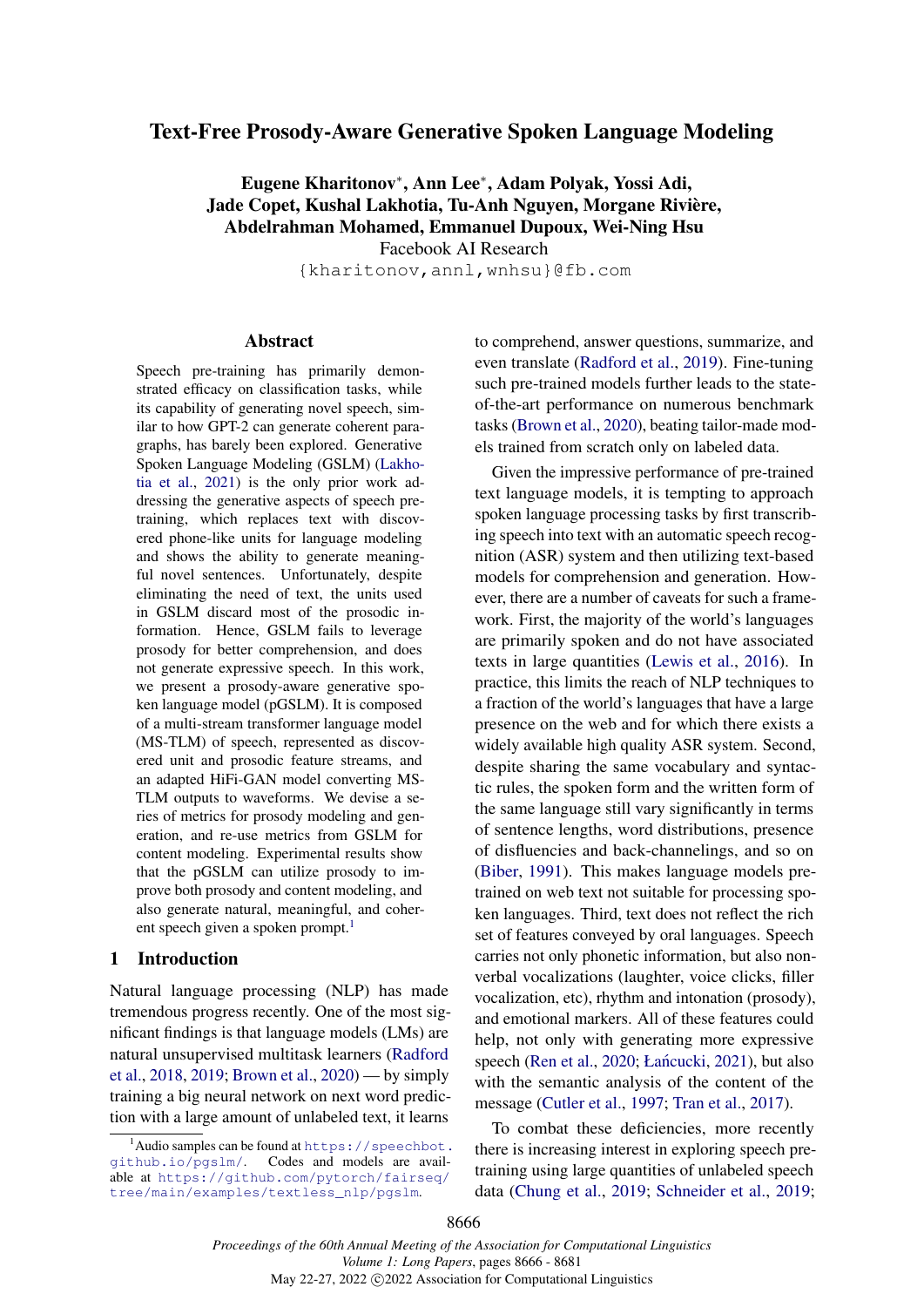[Kharitonov et al.,](#page-9-7) [2021;](#page-9-7) [Baevski et al.,](#page-9-8) [2020;](#page-9-8) [Hsu](#page-9-9) [et al.,](#page-9-9) [2021c;](#page-9-9) [Liu et al.,](#page-9-10) [2020;](#page-9-10) [Ling and Liu,](#page-9-11) [2020;](#page-9-11) [Tjandra et al.,](#page-10-5) [2020;](#page-10-5) [Hsu et al.,](#page-9-12) [2021b](#page-9-12)[,a\)](#page-9-13). However, most of the studies evaluate their models on discriminative tasks, such as ASR and those in the SUPERB benchmark [\(Yang et al.,](#page-11-0) [2021\)](#page-11-0). To the best of our knowledge, generative spoken language modelling (GSLM) [\(Lakhotia et al.,](#page-9-0) [2021\)](#page-9-0) is the only prior work that evaluates prompted speech completion, a generative tasks that is similar to the text completion task in GPT-2 [\(Radford et al.,](#page-10-1) [2019\)](#page-10-1). To remove the reliance on text, GSLM exploits discovered units from self-supervised models to build a unit language model (uLM) and a unitto-spectrogram (u2S) model. Speech completion can be achieved by first sampling a unit sequence from the uLM with a unit prompt inferred from a speech prompt, and then synthesizing the sampled sequence into speech with the u2S model. Unfortunately, because those discovered units encode mostly phonetic information [\(Polyak et al.,](#page-10-6) [2021\)](#page-10-6), it suffers from the same prosodic information loss issue as text-based LMs. Therefore, when using that uLM for speech completion, it fails to continue with a coherent tone to the prompt.

In this paper, we introduce a prosody-aware generative spoken language model (pGSLM) that jointly models phonetic content and prosody, in order to leverage prosody for comprehension, and to generate speech coherent with the prompt, which is a precursor for building speech-based dialogue systems. In keeping with our aim of liberating NLP from its over-reliance on text, we follow GSLM and represent the phonetic content with self-supervised units discovered from raw audio. As for prosody, it is represented by the pattern of quantized fundamental frequency (F0) and duration. pGSLM is comprised of two separately trained components: an auto-regressive Multi-Stream Transformer Language Model (MS-TLM) that predicts the next phonetic and prosodic representation given the past ones, and a unit High-Fidelity Generative Adversarial Network (HiFi-GAN) adapted from [Polyak](#page-10-6) [et al.](#page-10-6) [\(2021\)](#page-10-6) that converts the MS-TLM output into a waveform like a vocoder. To evaluate the proposed model, we adopt metrics from [\(Lakhotia](#page-9-0) [et al.,](#page-9-0) [2021\)](#page-9-0) for content evaluation, and devise a series of metrics for prosody evaluation. Experimental results demonstrate that 1) joint modeling of prosody improves phonetic content modeling, 2) pGSLM can generate speech continuation coherent with the prompt in term of the content and the prosody, and 3) proper choices of model and prosodic representation is crucial to synthesizing natural, coherent, and expressive speech.

# 2 Related Work

Our work is related to utilizing prosody for comprehension and predicting prosody for speech synthesis, which we discuss in the following sections.

## 2.1 Improving Comprehension with Prosody

Prosody, which is often characterized by the rhythm, intonation, and intensity of speech, carries useful information for comprehending speech in addition to the textual content [\(Cutler et al.,](#page-9-5) [1997\)](#page-9-5). Prior studies have shown that including prosody information can improve the performance from text-only models on speech segmentation [\(Shriberg](#page-10-7) [et al.,](#page-10-7) [2000\)](#page-10-7), dialogue act classification [\(Shriberg](#page-10-8) [et al.,](#page-10-8) [1998;](#page-10-8) [Ward and Tsukahara,](#page-10-9) [2000\)](#page-10-9), syntactic parsing [\(Tran et al.,](#page-10-3) [2017\)](#page-10-3), speech–language pathology [\(Cohen et al.,](#page-9-14) [2019\)](#page-9-14), ASR [\(Ostendorf](#page-10-10) [et al.,](#page-10-10) [2003;](#page-10-10) [Shriberg and Stolcke,](#page-10-11) [2004\)](#page-10-11), and language modeling [\(Huang and Renals,](#page-9-15) [2007;](#page-9-15) [Su and](#page-10-12) [Jelinek,](#page-10-12) [2008;](#page-10-12) [Ward et al.,](#page-10-13) [2012\)](#page-10-13). These studies provide strong empirical evidences for the benefit of considering prosody in processing spoken languages, especially in the conversational scenarios.

This work shares the same motivation, but differs from the prior work in two crucial aspects. First, this work utilizes discrete units discovered from a self-supervised model and hence does not require any textual supervision, making it applicable to both written and unwritten languages, while in the prior work prosody information is used alongside text. Second, our model can be regarded as the speech version of GPT, which does not require any task-specific labels and can be pre-trained on large quantities of unlabeled speech data. The ability to leverage more data is shown to be the key to achieve good performance in text pre-training.

## 2.2 Prosody Prediction for Speech Synthesis

The proposed pGSLM model can be re-purposed as a text-to-speech (TTS) model when the phonetic content (represented as a unit sequence) is given and the prosody is generated by the MS-TLM model. This is similar to FastSpeech [\(Ren et al.,](#page-10-2) [2020\)](#page-10-2) and FastPitch (Łańcucki, [2021\)](#page-9-4) TTS models, where prosodic features are predicted from text and speech are generated conditioning on both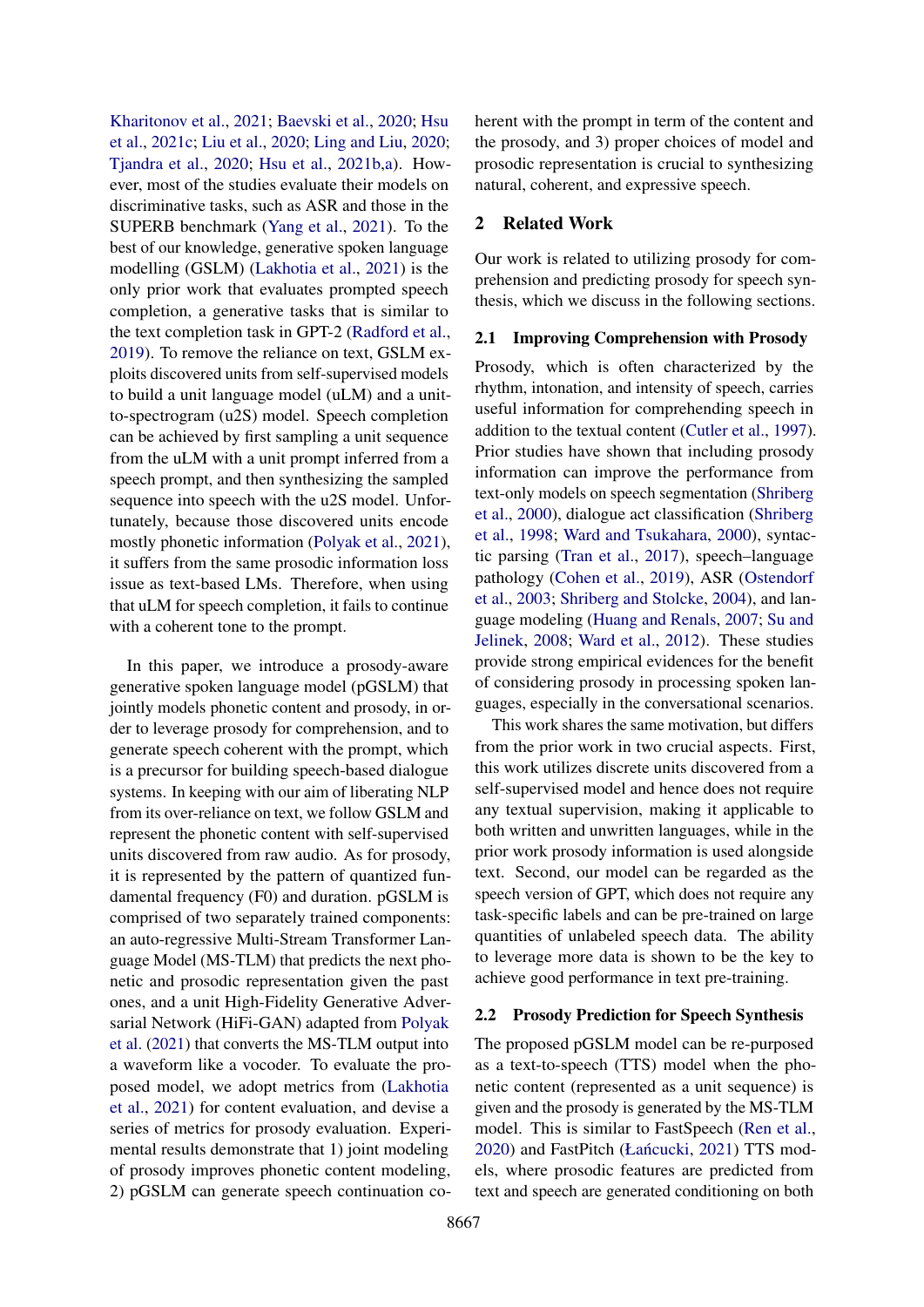the text and the predicted prosodic features. As FastSpeech and FastPitch are designed to improve the inference-time efficiency from auto-regressive models like Tacotron [\(Wang et al.,](#page-10-14) [2017\)](#page-10-14), they predict prosodic features and spectrograms without introducing dependency between time steps. In other words, these models assume that the prosody features within an utterance are not correlated across time steps given the text, whereas our proposed MS-TLM does not make such an assumption. We will demonstrate empirically the conditional independence is not a realistic assumption and our model achieves better performance on prosody metrics with auto-regressive modeling.

As for analysis on prosody modeling, we present more extensive metrics by considering both teacherforcing decoding and sampling, while prior work does not consider the multi-modal nature of prosody and only generate prosody deterministically [\(Ren et al.,](#page-10-2) [2020\)](#page-10-2). Moreover, we also evaluate prosody in a more disentangled manner by measuring the error of the prosody prediction module alone instead of measuring the error of the prosody extracted from the synthesized waveform: the latter conflates the impact from both the prosody prediction module and the vocoder.

# 3 Method

In this section, we first describe the phonetic and prosodic representations used in pGSLM, and then introduce the two components it is comprised of: a multi-stream transformer language model and an adapted unit HiFi-GAN.

## <span id="page-2-0"></span>3.1 Phonetic and Prosodic Representations

We choose units with a vocabulary size of 100 derived from HuBERT [\(Hsu et al.,](#page-9-13) [2021a\)](#page-9-13), a selfsupervised speech model, as the phonetic representation. Specifically, these units are obtained through clustering the 6th transformer layer output of the base HuBERT model provided in [\(Hsu et al.,](#page-9-13) [2021a\)](#page-9-13) using a k-means algorithm, following the recipe of HuBERT closely. A speech waveform can therefore be encoded into a sequence of discrete units at a frame rate of 50 units per second, or alternatively, into a sequence of (unit, duration) tuples using run-length encoding. HuBERT units were found to perform favorably compared to other self-supervised units such as wav2vec 2.0 [\(Baevski](#page-9-8) [et al.,](#page-9-8) [2020\)](#page-9-8) and VQ-VAE [\(van den Oord et al.,](#page-10-15) [2017\)](#page-10-15) in terms of lexical content modeling [\(Lakho-](#page-9-0) [tia et al.,](#page-9-0) [2021\)](#page-9-0) and disentangling prosodic information [\(Polyak et al.,](#page-10-6) [2021\)](#page-10-6).

We use *unit duration* d and *fundamental frequency* (F0, or pitch) f to derive prosodic representations. [Polyak et al.](#page-10-6) [\(2021\)](#page-10-6) has shown that pairing HuBERT units with duration and F0 enables high-quality speech re-synthesis that preserves more prosodic information such as intonation compared to re-synthesizing with only units. Similar results are demonstrated in several other studies [\(Ren et al.,](#page-10-2) [2020;](#page-10-2) Łańcucki, [2021\)](#page-9-4) in the context of text-to-speech synthesis. Unfortunately, while F0 encodes prosodic information, it also encodes significant amount of speaker information. Figure [A.1](#page-12-0) in the appendix illustrates how speaker and prosodic information (emotion) are disentangled in raw pitch using a multi-speaker multiemotion dataset, EmoV [\(Adigwe et al.,](#page-9-16) [2018\)](#page-9-16). We do not wish to model speaker variation in pGSLM because it is less relevant to spoken language understanding compared to prosody. To that end, we propose to model *speaker-mean normalized log F0*:  $lf = \log f - \mathbb{E}_{f' \text{ from the same speaker as } f}[\log f'],$ which can be interpreted as the ratio to the mean pitch in the log space:  $lf = log(f/\bar{f})$ , where  $\bar{f} = \exp \mathbb{E}_{f}$  [log f']. Specifically, the equation above is used for voiced frames, and the expectation is taken over voiced frames from a speaker. For unvoiced frames, we simply set  $lf = 0$ .

One may ask why F0 is only normalized by the speaker mean but not the variance. We argue that the variance encodes the "level of expressiveness" and it is desired to preserve it. This is demonstrated empirically in Figure [A.2](#page-12-1) in the appendix, where speakers from expressive datasets, EmoV and Blizzard 2013 [\(SynSIG\)](#page-10-16), exhibits larger speaker log F0 standard deviation than those in less expressive datasets, LJSpeech [\(Ito and Johnson,](#page-9-17) [2017\)](#page-9-17) and VCTK [\(Veaux et al.,](#page-10-17) [2016\)](#page-10-17). On the other hand, we also found that variance is more correlated mean in the linear space than in the log space, as shown in Figure [A.3.](#page-12-2) Therefore, we argue that meannormalized log F0 is a more suitable representation for prosody as it encodes less speaker information while preserving the level of expressiveness.

## 3.2 Multi-Stream Transformer LM

We adapt the Transformer LM from [\(Lakhotia et al.,](#page-9-0) [2021\)](#page-9-0) to take multiple streams of input and predict multiple streams of output, and refer to it as the Multi-Stream Transformer Language Model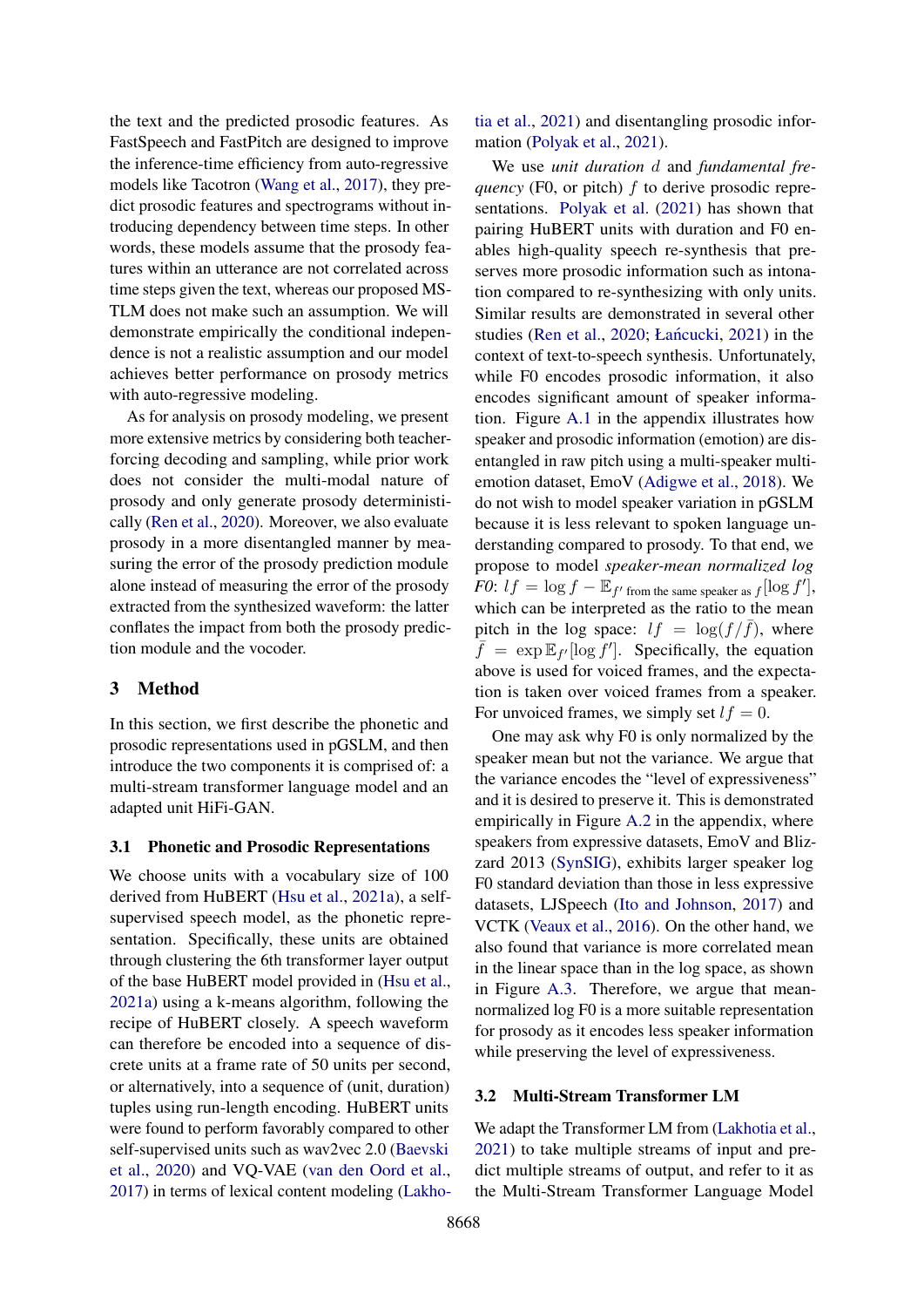(MS-TLM). An MS-TLM predicts a sequence of segment representations, which reduces the sequence length significantly and is found beneficial compared to predicting frame sequences [\(Lakhotia](#page-9-0) [et al.,](#page-9-0) [2021\)](#page-9-0). Each segment is represented with the unit  $u$ , duration (in frames)  $d$ , and normalized pitch  $lf$ . The first two are obtained by run-length encoding the fixed frame rate unit sequence, while a segment  $\ell f$  is computed by averaging those from voiced frames within a segment or set to 0 if the entire segment is unvoiced. An example is provide in Appendix [C.](#page-12-3)

### 3.2.1 Delayed prosody prediction

Let subscript  $t$  be the segment index. At each step, a vanilla MS-TLM takes  $(u_{t-1}, d_{t-1}, l f_{t-1})$  as input, linearly projects each of them to the dimension of the transformer, and feeds the summed embeddings to the transformer. The transformer output at that step is projected to the dimension of each stream to predict  $u_t$ ,  $d_t$ , and  $l f_t$  independently. The distribution modeled by the synchronous MS-TLM  $p(u_{1:T}, d_{1:T}, l_{1:T})$  can be written as:

$$
\Pi_{t=1}^{T} p(u_t | u_{1:t-1}, d_{1:t-1}, l f_{1:t-1})
$$
\n
$$
\times p(d_t | u_{1:t-1}, d_{1:t-1}, l f_{1:t-1})
$$
\n
$$
\times p(l f_t | u_{1:t-1}, d_{1:t-1}, l f_{1:t-1}).
$$
\n(1)

We see that the factorial assumption here may be too strong, because the duration and the pitch of a segment are highly correlated with the phonetic content of the same segment. To alleviate that without introducing intra-step dependency or interleaving streams (which increases the sequence length and requires determining an order for the three streams a priori), we introduce a delay factor  $\Delta$  ( $\Delta$  > 0) for prosodic streams, which shift prosodic input and output streams backward by  $\Delta$  steps, taking  $(u_{t-1}, d_{t-\Delta-1}, l f_{t-\Delta-1})$  as input and outputting  $(u_t, d_{t-\Delta}, l f_{t-\Delta})$ . When  $\Delta = 1$ , each step of the LM predicts the unit of the current segment and the prosodic representations of the previous segment, of which the lexical unit has been observed already, as shown in Figure [1.](#page-3-0)

## <span id="page-3-2"></span>3.2.2 Quantizing prosodic representations

A straightforward solution to encode prosody streams d and lf is to represent them as continuous values and minimize an L1 or L2 loss for training, similar to FastSpeech2 [\(Ren et al.,](#page-10-2) [2020\)](#page-10-2) and FastPitch (Łańcucki, [2021\)](#page-9-4). Doing so assumes that the duration and the pitch of a segment follow

<span id="page-3-0"></span>

Figure 1: Delayed multi-stream transformer language model with prosody stream delay  $\Delta = 1$ .

a unimodal distribution (Laplace for L1 and Gaussian for L2) given the context. If the underlying distribution is multimodal with wide spread, the learned distribution would be significantly underfitting with a mean far from the modes. Empirically, we found that such modeling indeed leads to predicting *lf* values very close to 0 for all segments, and the generated prosody sounds dull and boring.

Inspired by WaveNet [\(Oord et al.,](#page-10-18) [2016\)](#page-10-18), we represent prosodic features as discrete random variables through quantization. It is straightforward to quantize d since it encodes integer values originally (length in frames). We set the maximum length to be 32 and the bin width to be 1, resulting in 32 bins. We quantize speaker-mean normalized log F0 *lf* into  $K = 32$  bins such that each bin with boundaries  $[b_{i-1}, b_i]$  contains the same probability mass:  $\mathbb{P}(lf ∈ [b_{i-1}, b_i]) = 1/K$ .

# <span id="page-3-1"></span>3.2.3 Training objective

The training loss is a weighted sum of three perstream losses. Omitting dependency on the context for brevity, MS-TLM defines a distribution  $p(u_t, d_t, l f_t)$  of the potential values for a timestep t. Then, denoting ground-truth per-channel values as  $u_t^*, d_t^*, l f_t^*,$  we get:

$$
L(p(u_t, d_t, l f_t), u_t^*, d_t^*, l f_t^*) = L_u(p(u_t), u_t^*)
$$
  
+  $\alpha \cdot L_d(p(d_t), d_t^*) + \beta \cdot L_{lf}(p(l f_t), l f_t^*)$  (2)

In all experiments, we use cross-entropy as the loss on the predictions of the unit channel  $(L_u)$ . Whenever we operate on quantized prosody values (both duration and F0), we also use cross-entropy as losses  $L_d$  and  $L_l$ . In the case of continuousvalued prosody streams, we treat predicted values  $p(d_t)$  and  $p(lf_t)$  as the mode of Laplacian distributions and maximize the log likelihood of the model,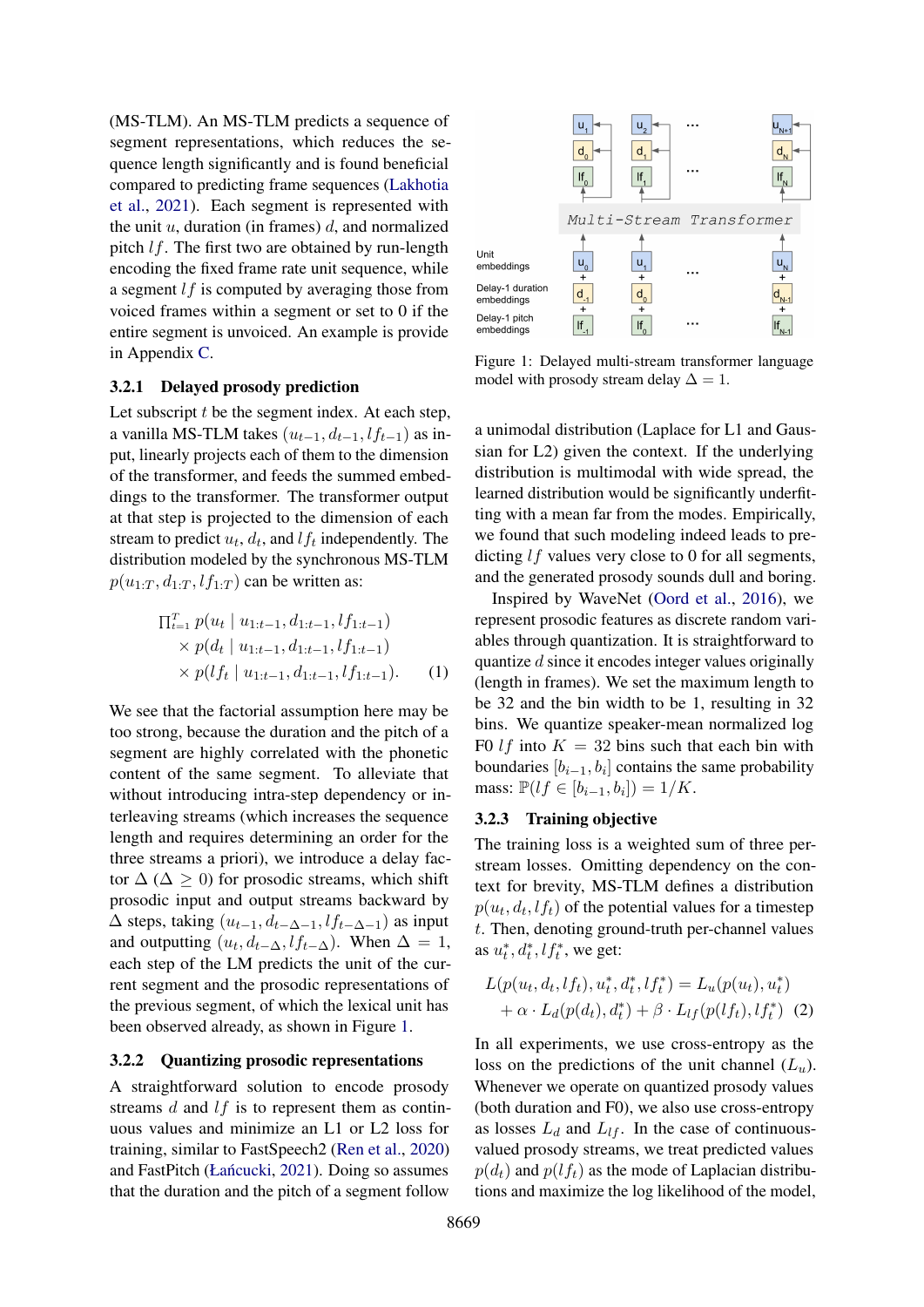which is equivalent to minimizing an L1 loss. In preliminary experiments, we found that the results are relatively robust to variations of the relative weights  $\alpha$  and  $\beta$ , hence we fix them  $\alpha = \beta = 0.5$ in all our experiments.

## 3.2.4 Sampling from a model

To generate new utterances, potentially conditioned on a prompt, we run autoregressive generation where at each step we sample units, duration, and normalized log F0 values, append them to the context and feed them back. In the case of discrete channels (units, also duration/pitch in the case of discrete-valued models), we sample from the corresponding multinomial distribution. As commonly done in language modelling [\(Lakhotia et al.,](#page-9-0) [2021\)](#page-9-0), we perform sampling with temperature by scaling the logits by the temperature parameter. We finetune the temperature on the validation data.

For MS-TLM that models normalized log F0 as continuous variables, we draw samples from a Laplacian distribution with its location parameter set to the predicted value, because the model assumes the output distribution is Laplacian (see §[-3.2.3\)](#page-3-1). For duration, to avoid sampling invalid values, we sample from a Laplacian distribution truncated at zero and round it to the nearest positive integer.

# 3.3 Waveform Generation with Unit Hifi-GAN

Given  $(u_{1:T}, d_{1:T}, l_{T:T})$  generated from the MS-TLM, we adapt the discrete unit-based HiFi-GAN vocoder from [\(Polyak et al.,](#page-10-6) [2021\)](#page-10-6) to generate waveform. The original vocoder proposed in [\(Polyak et al.,](#page-10-6) [2021\)](#page-10-6) takes in frame-level discrete unit, pitch and speaker embedding as input and applies VQ-VAE quantization on the pitch. As MS-TLM predicts quantized speaker-mean normalized log F0 on the segment level, we modify the training of the vocoder so that it takes frame-level segment-average pitch as input, where the pitch values for frames within a segment are set to the same value. We apply the same quantization described in § [3.2.2](#page-3-2) instead of VQ-VAE on the pitch. The unit Hifi-GAN and the MS-TLM are trained separately.

### 4.1 Data, Model, and Training

In our experiments, we train MS-TLM models on two English datasets: LibriSpeech [\(Panayotov](#page-10-19) [et al.,](#page-10-19) [2015\)](#page-10-19) and a 6K-hour subset [\(Rivière and](#page-10-20) [Dupoux,](#page-10-20) [2020\)](#page-10-20) of Libri-Light [\(Kahn et al.,](#page-9-18) [2020\)](#page-9-18) which we refer to as LL-6K. Both datasets represent audio books and we use LibriSpeech dev-clean and test-clean as validation and test sets. As described in Section [3.1,](#page-2-0) we use HuBERT-based unit representations. However, to investigate whether our proposed models can work with other types of units, we also experiment with CPC [\(Rivière](#page-10-20) [and Dupoux,](#page-10-20) [2020;](#page-10-20) [Oord et al.,](#page-10-21) [2018\)](#page-10-21) and groundtruth phone representations. We experiment with a vocabulary of 100 units when working with Hubert and CPC, following the same protocol and using the same pre-trained models as [Lakhotia et al.](#page-9-0) [\(2021\)](#page-9-0). On the other hand, frame-level phone transcripts are obtained through forced-alignment using the tri6b model from Kaldi's LibriSpeech recipe [\(Povey et al.,](#page-10-22) [2011\)](#page-10-22). The position- and context-independent phones without lexical stress markers are used, which include 41 units (39 phones, one silence SIL, and one spoken noise SPN). The frame rate of CPC and phone units is 100Hz, and is 50Hz for HuBERT units.

We experiment with MS-TLM of two sizes: base and large. The base one has 6 layers, 8 attention heads per layer, embedding size of 512. Its FFN layer has 2048 units. The large variant has 12 layers, each with 16 heads, embedding size of 1024 and the FFN layer is of dimensionality 4096. We set attention dropout and dropout probabilities to 0.1 for both alternatives. On top of that, we apply sequence-level and span-level [\(Baevski et al.,](#page-9-8) [2020\)](#page-9-8) input dropout to the two prosody streams. Specifically, each stream is zero-ed out with a probability of 0.2, and 2% of the steps are selected as starts, from which 5 steps of that stream is zero-ed out. Optimization is done using Adam [\(Kingma and Ba,](#page-9-19) [2014\)](#page-9-19) with a peak learning rate of 5e-4. Learning rate ramps up linearly for the first 4K updates, and then decays to 0 with an inverse square-root schedule. We train the base model for 70 epochs, and large model for 100 epochs. Each GPU's batch contains up to 3072  $(u, d, l f)$  segments and we used 8 (16) GPUs to train base (large) MS-TLM. For each update, we aggregated gradients from 8 batches.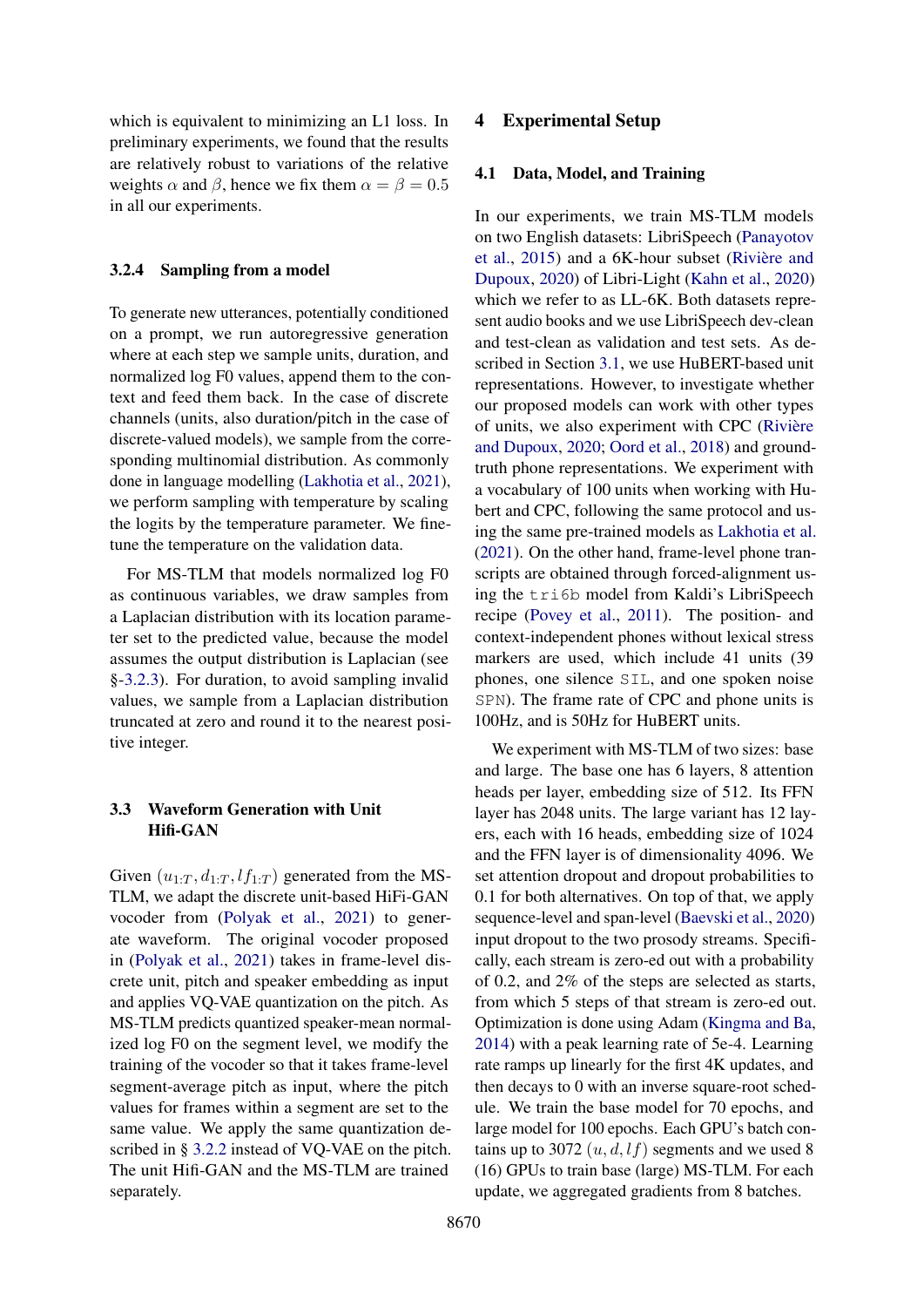<span id="page-5-0"></span>

Figure 2: Per-stream prosody continuation task. lf is the target stream for continuation in this example.



Figure 3: Speech continuation task.

## 4.2 Prosody and Content Evaluation

Our overall goal is to find models that can freely generate meaningful content and consistent as well as diverse prosody. In this Section, we define a set of metrics that measure models' performance over each stream individually and combined, in both the teacher-forcing mode and the inference mode.

# 4.2.1 Teacher-forcing metrics

A simple way to evaluate models is to measure its loss on hold-out data in a setup where for each step the full ground truth context is provided. For the unit stream, we measures Negative Log-Likelihood (NLL), equivalent to cross-entropy. For the duration and pitch streams we use Mean Absolute Error (MAE), equivalent to L1 loss. When the pitch values are quantized, we de-quantize predictions to the means of the respective buckets.

## <span id="page-5-1"></span>4.2.2 Per-stream prosody continuation

We next evaluate the model's ability to complete a stream in isolation. Specifically, we provide a 3s prompt for all streams, and then sample autoregressively the target stream while feeding the ground truth value for the other streams, as depicted in Figure [2.](#page-5-0) The prompts are inferred from the utterances in the validation set. When prosodic features are quantized, we sample with a

temperature  $\tau \in \{0.0, 0.25, 0.5, 0.7, 1.0, 1.3\}$ , and when they are continuous, we sample with a scale  $b \in \{0.0, 0.05, 0.125, 0.25, 0.5, 0.7, 1.0, 1.3\}$  for duration and  $b \in 0.01 \times \{2^{-6}, 2^{-5}, \dots, 2^{0}\}\)$  for pitch. The temperature/scale is chosen to minimize the Min-MAE for the corresponding stream, which we describe next. We chose different sweeping ranges for continuous pitch and duration because they have different inherent standard deviations.

Correctness (Min-MAE) A prompt might have multiple meaningful continuations in the content space [\(Lakhotia et al.,](#page-9-0) [2021\)](#page-9-0). Similarly, a single sentence can have multiple correct prosodic profiles. To account for that, for each prompt we generate  $n = 20$  samples so that a model has a chance to cover most modes of the underlying distribution, and report the minimal MAE (min-MAE) against the reference among the  $n$  samples.

Consistency (Corr.) To quantify the models' capability to generate consistent prosody, we measure Pearson correlation between the mean values of a stream in the prompt and in the generated continuation. Clearly, if the prompt has a distinct tempo or a pitch, a good continuation should reflect this. The same setup as the min-MAE metric is used  $(n = 20)$  with one exception: we only consider sequences that are at least 6s long.

Expressiveness (Std.) To measure how expressive the generated prosody is, we calculate the standard deviation of the generated values and expect a good model to exhibit a similar level of that as the ground truth. The same setup as in "Min-MAE" is used.

# 4.2.3 Speech continuation

Lastly, we evaluate the model's ability to carry out prompted speech completion, where all three streams are sampled given a 3s prompt using the temperature/scale parameter determined from perstream continuation  $(\S$  [4.2.2\)](#page-5-1) as illustrated in Figure [3.](#page-5-0) We sample the MS-TLM auto-regressively until it emits the EOS unit or reaches the length of the reference. The MS-TLM output is synthesized into a waveform using the adapted HiFi-GAN.

Content (Max-Word-Cont-BLEU2) We re-use the maximum word-level continuation BLEU2 proposed by [Lakhotia et al.](#page-9-0) [\(2021\)](#page-9-0) to quantify how well a model can complete a prompt in terms of the textual content. We transcribe the waveform with an off-the-shelf wav2vec 2.0-based ASR [\(Baevski](#page-9-8)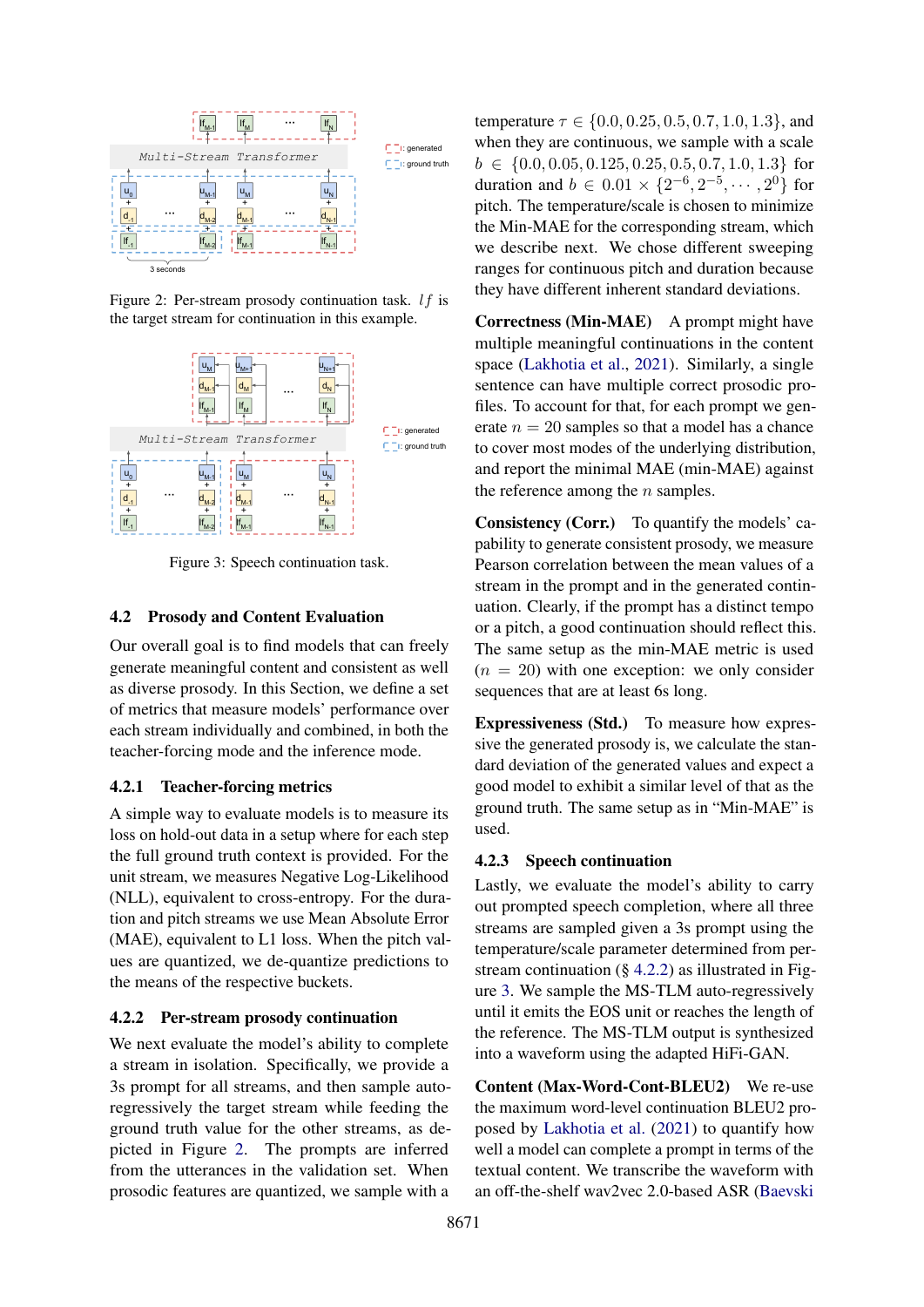[et al.,](#page-9-8) [2020\)](#page-9-8) (same as [\(Lakhotia et al.,](#page-9-0) [2021\)](#page-9-0)) and compute the BLEU2 score for each of the  $n = 20$  continuations against the reference completion. The highest one is used as score for a prompt.

Human evaluation (MOS, MMOS, PMOS) We ask humans to evaluate three aspects of speech continuation: sound quality, meaningfulness (how natural the text content is considering both grammar and meaning), and prosody (how consistent and natural the intonation and the rhythm is). We follow the human evaluation protocol used by [Lakhotia et al.](#page-9-0) [\(2021\)](#page-9-0) closely, where raters evaluate subjective quality of the recordings using headphones on a scale between 1 to 5 with an increment of 1, the higher the better. Only Native English speakers were recruited as raters for all three studies. The same 100 prompts as [\(Lakhotia et al.,](#page-9-0) [2021\)](#page-9-0) from LibriSpeech test-other are used, and each system generates one continuation per prompt. Each continuation is evaluated by at least 5 raters for each aspect. The CrowdMOS package [\(Ribeiro](#page-10-23) [et al.,](#page-10-23) [2011\)](#page-10-23) was used for all experiments using the recommended recipes for outlier removal. All participants were recruited using the Amazon Mechanical Turk platform. The metrics on the three aspects are denoted as MOS, M-MOS, and P-MOS.

### 5 Results

# 5.1 Prosodic Inputs Are Useful for Content and Prosody Modeling

In Table [1](#page-6-0) we report teacher-forcing metric calculated on LibriSpeech dev-clean dataset for a diverse set of models. In rows 1-8, we report metric values for base MS-TLM models that are trained on LibriSpeech 960h transcribed into HuBERT-100 units. In rows 9-12 we consider large MS-TLM models trained on HuBERT transcripts of LL6k. Rows 13 & 14 and 15 & 16 contain metric values for models that are trained on LibriSpeech 960h transcribed using CPC and ground-truth phonetic units.[2](#page-6-1) The row 1 corresponds to the prosody-ignorant baseline model of [\(Lakhotia et al.,](#page-9-0) [2021\)](#page-9-0).

On comparing two models that only predict units (rows 1 and 5) we see that by simply adding prosodic channels to the input of the model, we obtain considerably lower level of negative log-

<span id="page-6-0"></span>

| ID             | Input                                       | Output                                      | Quant?        |                  | $\Delta$   u NLL | d MAE $\downarrow$ | $l f$ MAE $\downarrow$ |
|----------------|---------------------------------------------|---------------------------------------------|---------------|------------------|------------------|--------------------|------------------------|
|                |                                             | Base MS-TLM, HuBERT units, trained on LS960 |               |                  |                  |                    |                        |
| 1              | $\overline{u}$                              | $\overline{u}$                              | n/a           | n/a              | 1.522            | n/a                | n/a                    |
| $\overline{c}$ | $\overline{u}$                              | (u, d, l f)                                 | $\checkmark$  | $\mathbf{0}$     | 1.525            | 0.759              | 0.115                  |
| 3              | $\boldsymbol{u}$                            | (u,d,lf)                                    | ✓             | 1                | 1.517            | 0.586              | 0.112                  |
| $\overline{4}$ | $\boldsymbol{u}$                            | (u,d,lf)                                    |               | 1                | 1.514            | 0.562              | 0.093                  |
| 5              | (u, d, l f)                                 | $\boldsymbol{u}$                            | $\checkmark$  | $\mathbf{0}$     | 1.336            | n/a                | n/a                    |
| 6              | (u, d, l f)                                 | (u, d, l f)                                 | $\checkmark$  | $\overline{0}$   | 1.337            | 0.722              | 0.052                  |
| 7              | (u, d, l f)                                 | (u, d, l f)                                 | ✓             | 1                | 1.441            | 0.551              | 0.049                  |
| 8              | (u, d, l f)                                 | (u,d,lf)                                    |               | 1                | 1.447            | 0.536              | 0.046                  |
|                |                                             | Large MS-TLM, HuBERT units, trained on LL6k |               |                  |                  |                    |                        |
| 9              | $\overline{u}$                              | (u, d, l f)                                 |               | 1                | 1.513            | 0.563              | 0.095                  |
| 10             | $\boldsymbol{u}$                            | (u,d,lf)                                    | $\checkmark$  | $\mathbf{1}$     | 1.522            | 0.586              | 0.116                  |
| 11             | (u,d,lf)                                    | (u,d,lf)                                    |               | $\mathbf{1}$     | 1.421            | 0.527              | 0.043                  |
| 12             | (u, d, l f)                                 | (u,d,lf)                                    | $\checkmark$  | $\mathbf{1}$     | 1.406            | 0.543              | 0.047                  |
|                |                                             | Base MS-TLM, CPC units, trained on LS960    |               |                  |                  |                    |                        |
| 13             | $\overline{u}$                              | (u, d, l f)                                 | ✓             | 1                | 1.511            | 1.302              | 0.122                  |
| 14             | (u,d,lf)                                    | (u, d, l f)                                 | $\checkmark$  | 1                | 1.353            | 1.181              | 0.045                  |
|                |                                             | Base MS-TLM, Phone units, trained on LS960  |               |                  |                  |                    |                        |
| 15             | $\overline{u}$                              | (u,d,lf)                                    | ✓             | 1                | 1.559            | 2.748              | 0.150                  |
| 16             | (u, d, l f)                                 | (u, d, l f)                                 | $\checkmark$  | 1                | 1.485            | 2.419              | 0.079                  |
|                |                                             |                                             |               |                  |                  |                    |                        |
|                |                                             |                                             |               |                  |                  |                    |                        |
|                |                                             |                                             |               |                  | $u$ NLL          | $d$ MAE            | $l f$ MAE              |
| ID             | Input                                       | Output                                      | Quant? $\tau$ |                  | stddev           | stddev             | stddev                 |
|                | Base MS-TLM, HuBERT units, trained on LS960 |                                             |               |                  |                  |                    |                        |
| $\overline{2}$ | $\overline{u}$                              | (u, d, l f)                                 | $\checkmark$  | $\mathbf{0}$     | 0.0004           | 0.00226            | 0.0033                 |
|                |                                             |                                             |               |                  |                  |                    |                        |
| 6              |                                             | $(u, d, l f)$ $(u, d, l f)$                 | $\checkmark$  | $\boldsymbol{0}$ | 0.0022           | 0.00306            | 0.00037                |

Table 1: (Top) Teacher-forcing metrics on Librispeech dev-clean. Exp 1 is identical to the uLM presented in [\(Lakhotia et al.,](#page-9-0) [2021\)](#page-9-0). We can observe that models with both phonetic and prosodic input  $(u, d, lf)$  consistently outperforms their counterpart model with only phonetic input  $u$ . This trend holds for different lexical representations (HuBERT, CPC, phone), both continuous and discrete prosodic features, and different delay factors  $\tau$ . (Bottom) We train Exp ID 2 and 6 with five random seeds and measure the standard deviation on all three metrics. Results show that the gap between the models with and without prosodic input is significant relative to the standard deviation.

likelihood of the units  $(u$  NLL: 1.522 vs. 1.336). The same trend persist for the models that predict prosodic channels, too. For instance, this holds in the case of the continuous-F0 models (rows  $9 \&$ 11: 1.513 vs. 1.421) and, equally for the quantized F0 HuBERT-based models (rows 10 and 12: 1.522 vs. 1.406). Moreover, this holds for the CPC-based models (row 13 & row 14) and even for the models trained on phone transcripts (rows 15 & 16). Hence we conclude that prosodic input *universally* improves speech "content" modelling.

Our results in Table [1](#page-6-0) also allow us to investigate whether shifting prosody streams w.r.t. the unit stream ( $\Delta > 0$ ) is useful. On comparing rows 6 & 7 we see that this is indeed the case: at an expense of some increase in  $u$  NLL (e.g., 1.337 vs. 1.441) we obtain considerable relative improvement in d

<span id="page-6-1"></span> $2^2$ Note: the metric values in this section are only comparable within the same unit type. To compare across unit types, one can synthesize the MS-TLM output into waveform and transcribe the speech with an ASR systems to compute metrics in the word or character space.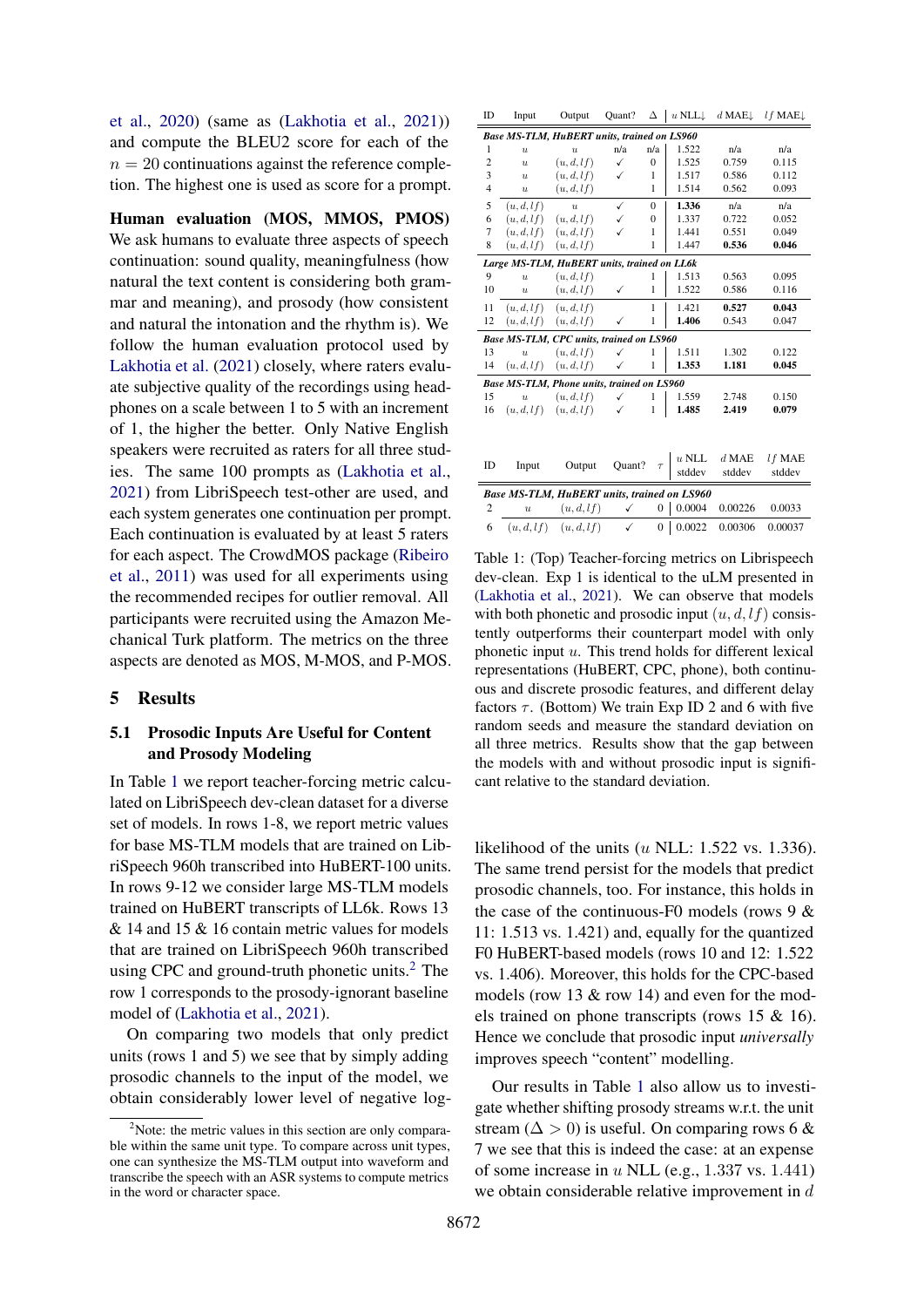<span id="page-7-1"></span>

| ID | Input                                                     | Output        | Quant? |                      |                  |                 |                      |       |                 | Max-Word-             |
|----|-----------------------------------------------------------|---------------|--------|----------------------|------------------|-----------------|----------------------|-------|-----------------|-----------------------|
|    |                                                           |               |        | min-MAE $\downarrow$ | Corr. $\uparrow$ | Std. $\uparrow$ | min-MAE $\downarrow$ | Corr. | $Std. \uparrow$ | Cont-BLEU2 $\uparrow$ |
|    |                                                           | ground truth  | n/a    | .000                 | .463             | 1.32            | .000                 | .520  | .163            | 1.000                 |
|    |                                                           | resynthesized |        | .000                 | .464             | 1.32            | .000                 | .315  | .145            | .943                  |
|    | Large MS-TLM, HuBERT units, trained on LL6k, $\Delta = 1$ |               |        |                      |                  |                 |                      |       |                 |                       |
| 9  | $\boldsymbol{u}$                                          | (u, d, l f)   |        | .542                 | .176             | .942            | .084                 | .093  | .081            | .488                  |
| 10 | $\boldsymbol{u}$                                          | (u,d,lf)      |        | .542                 | .086             | .965            | .096                 | .217  | .147            | .489                  |
| 11 | (u, d, l f)                                               | (u, d, l f)   |        | .539                 | .344             | .940            | .081                 | .494  | .076            | .498                  |
| 12 | (u, d, l f)                                               | (u,d,lf)      |        | .536                 | .242             | .946            | .077                 | .324  | .149            | .499                  |

Table 2: Continuation metrics on Librispeech test-clean. The temperature and the scale parameters used for sampling are selected using the dev-clean set. We compare the four large MS-TLM models from Table [1](#page-6-0) here. For each utterance in the test set, we use the first 3 seconds as the prompt and sample 20 continuations.

<span id="page-7-3"></span>

| ID | Input                     | Output        | Quant?       |                                                           | <b>Mean Opinion Score</b> |                 |
|----|---------------------------|---------------|--------------|-----------------------------------------------------------|---------------------------|-----------------|
|    |                           |               |              | <b>MOS</b>                                                | M-MOS                     | P-MOS           |
|    |                           | resynthesized |              | $3.21 \pm 0.09$                                           | $3.95 \pm 0.32$           | $3.87 \pm 0.45$ |
|    |                           |               |              | Large MS-TLM, HuBERT units, trained on LL6k, $\Delta = 1$ |                           |                 |
| 9  | $\boldsymbol{u}$          | (u, d, l f)   |              | $3.16 \pm 0.19$                                           | $3.80 \pm 0.25$           | $3.69 \pm 0.42$ |
| 10 | $\overline{\mathfrak{u}}$ | (u, d, l f)   | ✓            | $2.66 \pm 0.18$                                           | $3.36 + 0.40$             | $3.15 + 0.52$   |
| 11 | (u, d, l f)               | (u,d,lf)      |              | $3.31 \pm 0.23$                                           | $3.76 + 0.27$             | $3.78 + 0.46$   |
| 12 | (u,d,lf)                  | (u,d,lf)      | $\checkmark$ | $3.43 + 0.20$                                             | $4.04 \pm 0.20$           | $3.75 \pm 0.48$ |

Table 3: Human evaluation on sound quality (MOS), meaningfulness (M-MOS), and prosody (P-MOS).  $\pm$  indicates 95% CI.

MAE (0.722  $\rightarrow$  0.551). The trend follows when further increasing  $\Delta$ . We also observe that having prosody in the context is beneficial when modeling prosody itself. Indeed, this is the case across all pairs of models (rows  $9 < 11$ ,  $10 < 12$ ) according to d MAE and lf MAE metrics. Moreover, this holds for the types of units that differ from Hu-BERT (CPC: rows 13 & 14, phonetic units: rows 15 & 16).

# 5.2 Prosodic Inputs Are Useful for Speech Generation

In our next experiment we study how the number of sampled prompt continuation affects prosody accuracy metrics (MAE). We report results for the four large models (rows 9-12) in Figure [4.](#page-7-0) From these results we observe that models that operate on quantized prosodic streams greatly benefit from sampling multiple candidates. In contrast, the two continuous-valued models seem to benefit little if at all (in the case of the F0 stream). We hypothesise that this striking difference is due to the ability of the multinomial-sampled trajectories to cover multiple mode of the underlying distribution, while the continuous-valued models produce samples that are "averaged" to the median of the underlying distribution due to the L1 loss.

In Table [2](#page-7-1) we report the continuation metrics for four large MS-TLM models, trained on HuBERT

<span id="page-7-0"></span>

Figure 4: Minimal-MAE of duration (left) and pitch (right) with respect to different number of samples for the four large models (ID 9-12).

transcripts of LL-6k (they correspond to rows 9-12 in Table  $1$ ).<sup>[3](#page-7-2)</sup> These models differ in whether they have prosodic input or not (rows 11 & 12 vs. 9 & 10) and if the prosodic channels are discretized or not (10 & 12 vs. 9 & 11).

Firstly, on comparing models with and without prosodic input, we observe that having prosody in input improves the accuracy of the prosody continuation (in terms of MAE). This holds for predicting duration (e.g., 0.542 and 0.536 for rows 10 and 12). We see a higher relative difference for  $lf$  (e.g., 0.096 vs. 0.077, same models). Our proposed models are also able to leverage provided prosody input to maintain high consistency of the prosody continuation, as measured by the correlation metrics. For example, for the continuous-prosody models the correlation values grows from 0.176 to 0.344 for the duration prediction and from 0.093 to 0.494 for the F0 channel. Having prosody input also turns out to be important for the word-level BLEU metric: models 11 and 12 outperform their counterparts without prosody inputs, 9 and 10.

Next, when contrasting discrete- and continuousprosody models the following picture emerges. For

<span id="page-7-2"></span><sup>&</sup>lt;sup>3</sup>Audios samples of speech continuation are included in the supplementary material.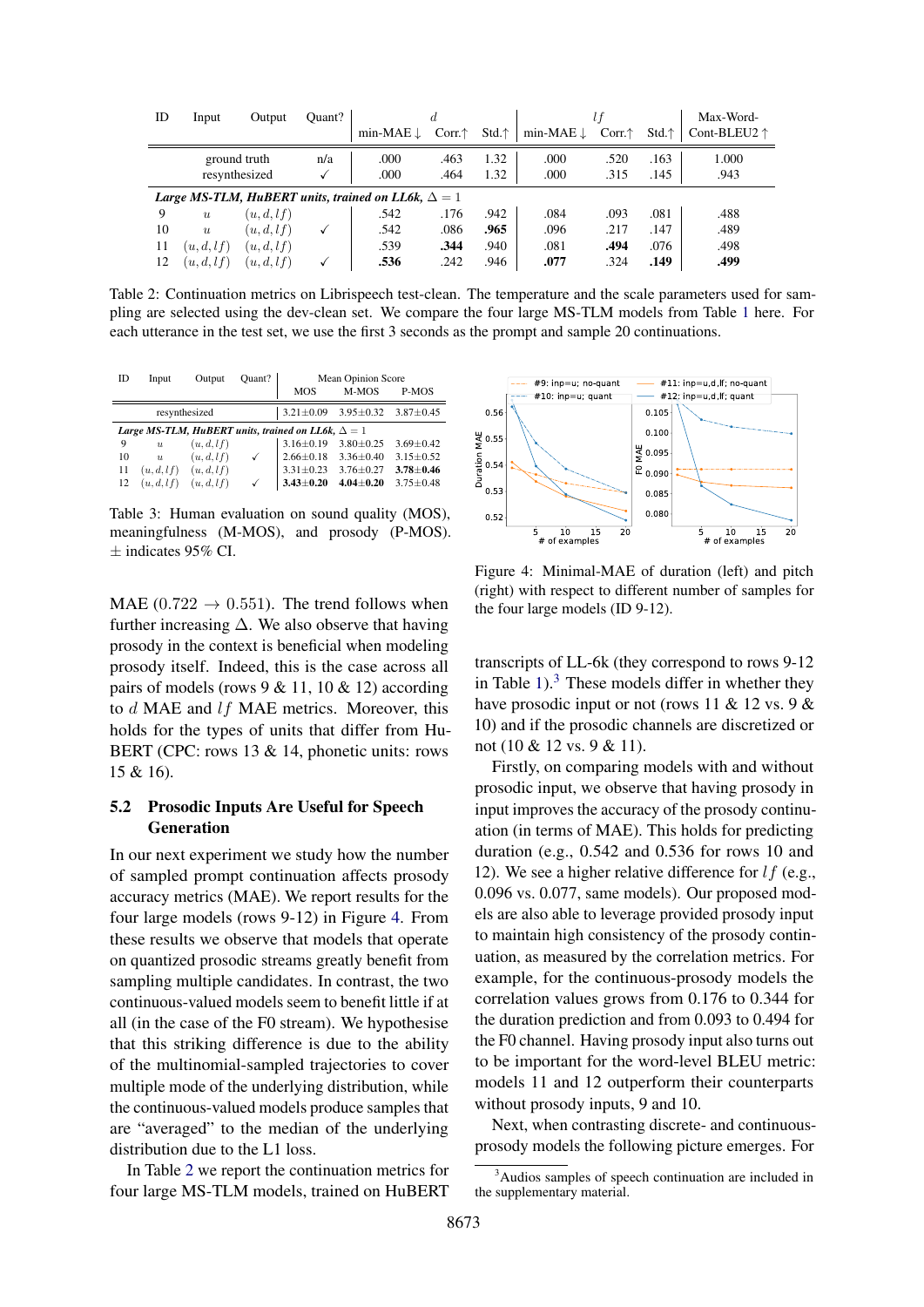both duration and F0 channels, discrete models achieve lower min-MAE errors. Further, both discrete models generate considerably more diverse F0 values than either of the continuous models (up to 2x higher std). Among the models with prosody inputs, the one with discrete prosody get higher variability in the  $d$  channel. In contrast, the correlation metrics favor the prosody-aware continuous model. From the point of view of the word-level BLEU scores, both models are very close with the quantized model (row 12) being slightly ahead. We attribute this difference between the models to the ability of discrete-valued MS-TLM to better describe multi-modal distributions, as we saw above in the experiment reported in Figure [4.](#page-7-0)

Table [3](#page-7-3) presents the human evaluation results. The model with prosody input and quantized prosody performs significantly better than the rest on MOS and M-MOS, and is on par with the variant with prosody input and continuous prosody on P-MOS. Note that when not having the prosody input, the model with quantized prosody performs significantly worse on all metrics, demonstrating the importance of auto-regressive generation for discrete representation.

To summarize, we conclude that (i) including prosody input allows better modelling of speech, and (ii) architectures that operate with quantized prosody values, generally, perform better on our introduced metrics.

# 6 Conclusion and Future Work

In this work, we propose a text-free prosody-aware generative spoken language model, pGSLM, which models textual content and prosodic information explicitly and does not use any text supervision by leveraging self-supervised units. Through extensive evaluation on a diverse set of metrics, we demonstrated that prosody not only improves content modeling, but also enables better prompted speech generation that is aware of both the content and the prosody from the prompt for the first time in the literature. We conducted a number of ablation studies to validate the effectiveness of model design choices.

As for broader impacts, this work serves as the foundation for building better conditional speech generation applications where prosody is essential, such as in the conversational scenarios. In addition, the proposed model could also serve as a pre-trained model for other classification tasks, such as emotion recognition or syntactic parsing from speech, or as a pre-trained model for generative tasks such as text-to-speech synthesis with more expressive and coherent prosody. Finally, the proposed prosody metrics (teacherforcing duration and pitch MAE, continuation correctness/consistency/expressiveness) may also be used for evaluation of text-to-speech synthesis systems that can produce diverse prosody for a given text input.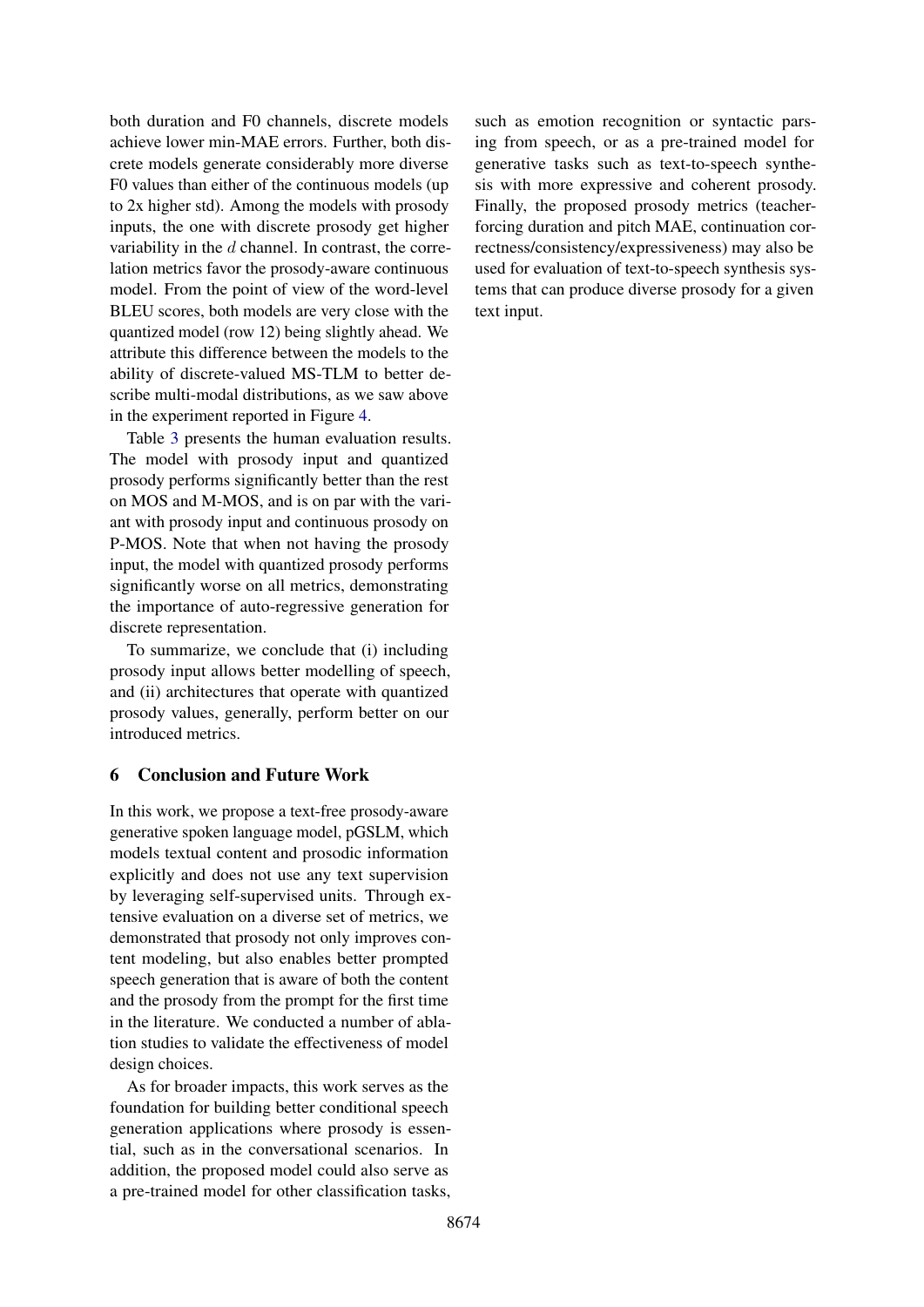# References

- <span id="page-9-16"></span>Adaeze Adigwe, Noé Tits, Kevin El Haddad, Sarah Ostadabbas, and Thierry Dutoit. 2018. The emotional voices database: Towards controlling the emotion dimension in voice generation systems. *arXiv preprint arXiv:1806.09514*.
- <span id="page-9-8"></span>Alexei Baevski, Henry Zhou, Abdelrahman Mohamed, and Michael Auli. 2020. wav2vec 2.0: A framework for self-supervised learning of speech representations. *arXiv preprint arXiv:2006.11477*.
- <span id="page-9-3"></span>Douglas Biber. 1991. *Variation across speech and writing*. Cambridge University Press.
- <span id="page-9-1"></span>Tom B. Brown, Benjamin Mann, Nick Ryder, Melanie Subbiah, Jared Kaplan, Prafulla Dhariwal, Arvind Neelakantan, Pranav Shyam, Girish Sastry, Amanda Askell, Sandhini Agarwal, Ariel Herbert-Voss, Gretchen Krueger, Tom Henighan, Rewon Child, Aditya Ramesh, Daniel M. Ziegler, Jeffrey Wu, Clemens Winter, Christopher Hesse, Mark Chen, Eric Sigler, Mateusz Litwin, Scott Gray, Benjamin Chess, Jack Clark, Christopher Berner, Sam Mc-Candlish, Alec Radford, Ilya Sutskever, and Dario Amodei. 2020. [Language models are few-shot learn](https://arxiv.org/abs/2005.14165)[ers.](https://arxiv.org/abs/2005.14165) In *Proceedings of the 34th International Conference on Neural Information Processing Systems*.
- <span id="page-9-21"></span>Wei Chu and Abeer Alwan. 2009. Reducing f0 frame error of f0 tracking algorithms under noisy conditions with an unvoiced/voiced classification frontend. In *2009 IEEE International Conference on Acoustics, Speech and Signal Processing*, pages 3969–3972. IEEE.
- <span id="page-9-6"></span>Yu-An Chung, Wei-Ning Hsu, Hao Tang, and James Glass. 2019. [An unsupervised autoregressive model](https://doi.org/10.21437/Interspeech.2019-1473) [for speech representation learning.](https://doi.org/10.21437/Interspeech.2019-1473) In *Proc. INTER-SPEECH*, pages 146–150.
- <span id="page-9-14"></span>Jacob T Cohen, Alma Cohen, Limor Benyamini, Yossi Adi, and Joseph Keshet. 2019. Predicting glottal closure insufficiency using fundamental frequency contour analysis. *Head & neck*, 41(7):2324–2331.
- <span id="page-9-5"></span>Anne Cutler, Delphine Dahan, and Wilma Van Donselaar. 1997. Prosody in the comprehension of spoken language: A literature review. *Language and speech*, 40(2):141–201.
- <span id="page-9-13"></span>Wei-Ning Hsu, Benjamin Bolte, Yao-Hung Hubert Tsai, Kushal Lakhotia, Ruslan Salakhutdinov, and Abdelrahman Mohamed. 2021a. Hubert: Self-supervised speech representation learning by masked prediction of hidden units. *arXiv preprint arXiv:2106.07447*.
- <span id="page-9-12"></span>Wei-Ning Hsu, Anuroop Sriram, Alexei Baevski, Tatiana Likhomanenko, Qiantong Xu, Vineel Pratap, Jacob Kahn, Ann Lee, Ronan Collobert, Gabriel Synnaeve, et al. 2021b. Robust wav2vec 2.0: Analyzing domain shift in self-supervised pre-training. In *Interspeech*.
- <span id="page-9-9"></span>Wei-Ning Hsu, Yao-Hung Hubert Tsai, Benjamin Bolte, Ruslan Salakhutdinov, and Abdelrahman Mohamed. 2021c. [HuBERT: How much can a bad](https://doi.org/10.1109/ICASSP39728.2021.9414460) [teacher benefit ASR pre-training?](https://doi.org/10.1109/ICASSP39728.2021.9414460) In *Neural Information Processing Systems Workshop on Self-Supervised Learning for Speech and Audio Processing Workshop*, pages 6533–6537.
- <span id="page-9-15"></span>Songfang Huang and Steve Renals. 2007. Using prosodic features in language models for meetings. In *International Workshop on Machine Learning for Multimodal Interaction*, pages 192–203. Springer.
- <span id="page-9-17"></span>Keith Ito and Linda Johnson. 2017. The lj speech dataset. [https://keithito.com/](https://keithito.com/LJ-Speech-Dataset/) [LJ-Speech-Dataset/](https://keithito.com/LJ-Speech-Dataset/).
- <span id="page-9-18"></span>Jacob Kahn et al. 2020. Libri-light: A benchmark for asr with limited or no supervision. In *ICASSP*.
- <span id="page-9-7"></span>Eugene Kharitonov, Morgane Rivière, Gabriel Synnaeve, Lior Wolf, Pierre-Emmanuel Mazaré, Matthijs Douze, and Emmanuel Dupoux. 2021. [Data augmenting contrastive learning of speech](https://doi.org/10.1109/SLT48900.2021.9383605) [representations in the time domain.](https://doi.org/10.1109/SLT48900.2021.9383605) *arXiv preprint arXiv:2007.00991*, pages 215–222.
- <span id="page-9-19"></span>Diederik P Kingma and Jimmy Ba. 2014. Adam: A method for stochastic optimization. *arXiv preprint arXiv:1412.6980*.
- <span id="page-9-0"></span>Kushal Lakhotia, Evgeny Kharitonov, Wei-Ning Hsu, Yossi Adi, Adam Polyak, Benjamin Bolte, Tu-Anh Nguyen, Jade Copet, Alexei Baevski, Adelrahman Mohamed, et al. 2021. Generative spoken language modeling from raw audio. *arXiv preprint arXiv:2102.01192*.
- <span id="page-9-4"></span>Adrian Łańcucki. 2021. Fastpitch: Parallel text-tospeech with pitch prediction. In *ICASSP 2021- 2021 IEEE International Conference on Acoustics, Speech and Signal Processing (ICASSP)*, pages 6588–6592. IEEE.
- <span id="page-9-2"></span>M. Paul Lewis, Gary F. Simon, and Charles D. Fennig. 2016. *Ethnologue: Languages of the World, Nineteenth edition*. SIL International. Online version: http://www.ethnologue.com.
- <span id="page-9-11"></span>Shaoshi Ling and Yuzong Liu. 2020. [DeCoAR](https://arxiv.org/abs/2012.06659) 2.0: Deep contextualized acoustic representa-<br>tions with vector quantization.  $arXiv$  preprint [tions with vector quantization.](https://arxiv.org/abs/2012.06659) *arXiv:2012.06659*.
- <span id="page-9-10"></span>A. T. Liu, S. Yang, P. Chi, P. Hsu, and H. Lee. 2020. [Mockingjay: Unsupervised speech represen](https://doi.org/10.1109/ICASSP40776.2020.9054458)[tation learning with deep bidirectional transformer](https://doi.org/10.1109/ICASSP40776.2020.9054458) [encoders.](https://doi.org/10.1109/ICASSP40776.2020.9054458) In *IEEE International Conference on Acoustics, Speech and Signal Processing (ICASSP)*, pages 6419–6423.
- <span id="page-9-20"></span>Tomohiro Nakatani, Shigeaki Amano, Toshio Irino, Kentaro Ishizuka, and Tadahisa Kondo. 2008. A method for fundamental frequency estimation and voicing decision: Application to infant utterances recorded in real acoustical environments. *Speech Communication*, 50(3):203–214.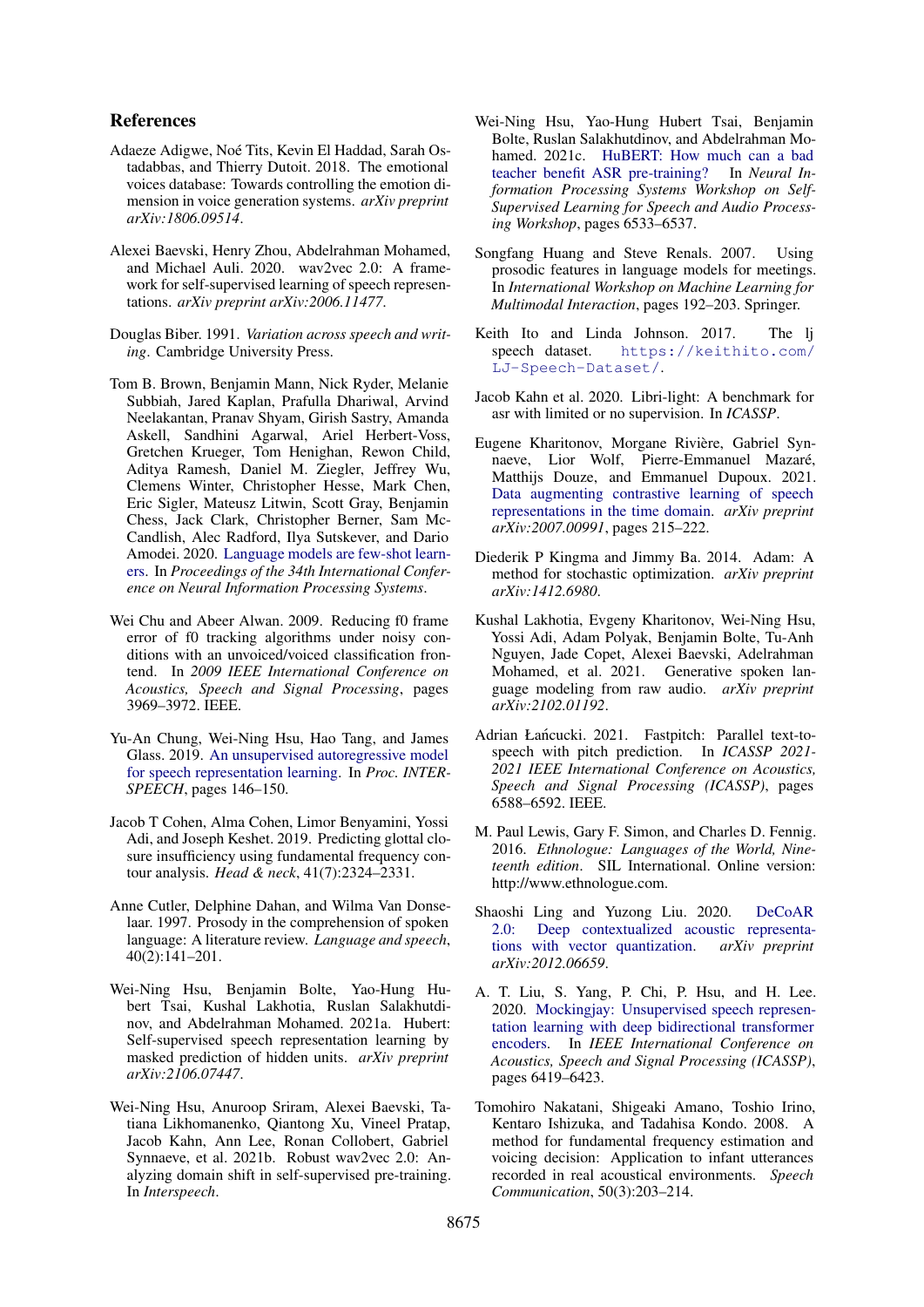- <span id="page-10-18"></span>Aaron van den Oord, Sander Dieleman, Heiga Zen, Karen Simonyan, Oriol Vinyals, Alex Graves, Nal Kalchbrenner, Andrew Senior, and Koray Kavukcuoglu. 2016. [WaveNet: A generative model](https://arxiv.org/abs/1609.03499) [for raw audio.](https://arxiv.org/abs/1609.03499) *arXiv preprint arXiv:1609.03499*.
- <span id="page-10-21"></span>Aaron van den Oord, Yazhe Li, and Oriol Vinyals. 2018. Representation learning with contrastive predictive coding. *arXiv preprint arXiv:1807.03748*.
- <span id="page-10-10"></span>Mari Ostendorf, Izhak Shafran, and Rebecca Bates. 2003. Prosody models for conversational speech recognition.
- <span id="page-10-19"></span>Vassil Panayotov, Guoguo Chen, Daniel Povey, and Sanjeev Khudanpur. 2015. Librispeech: an asr corpus based on public domain audio books. In *ICASSP*.
- <span id="page-10-6"></span>Adam Polyak, Yossi Adi, Jade Copet, Eugene Kharitonov, Kushal Lakhotia, Wei-Ning Hsu, Abdelrahman Mohamed, and Emmanuel Dupoux. 2021. [Speech resynthesis from discrete disentangled self](http://arxiv.org/abs/2104.00355)[supervised representations.](http://arxiv.org/abs/2104.00355) In *Proc. INTER-SPEECH*.
- <span id="page-10-24"></span>Adam Polyak, Lior Wolf, Yossi Adi, and Yaniv Taigman. 2020. [Unsupervised cross-domain singing](https://doi.org/10.21437/Interspeech.2020-1862) [voice conversion.](https://doi.org/10.21437/Interspeech.2020-1862) In *Proc. INTERSPEECH*, pages 801–805.
- <span id="page-10-22"></span>Daniel Povey, Arnab Ghoshal, Gilles Boulianne, Lukas Burget, Ondrej Glembek, Nagendra Goel, Mirko Hannemann, Petr Motlicek, Yanmin Qian, Petr Schwarz, et al. 2011. The kaldi speech recognition toolkit. In *IEEE 2011 workshop on automatic speech recognition and understanding*, CONF. IEEE Signal Processing Society.
- <span id="page-10-0"></span>Alec Radford, Karthik Narasimhan, Tim Salimans, and Ilya Sutskever. 2018. Improving language understanding by generative pre-training.
- <span id="page-10-1"></span>Alec Radford, Jeffrey Wu, Rewon Child, David Luan, Dario Amodei, and Ilya Sutskever. 2019. [Language](https://cdn.openai.com/better-language-models/language_models_are_unsupervised_multitask_learners.pdf) [models are unsupervised multitask learners.](https://cdn.openai.com/better-language-models/language_models_are_unsupervised_multitask_learners.pdf) *OpenAI blog*, 1(8):9.
- <span id="page-10-2"></span>Yi Ren, Chenxu Hu, Xu Tan, Tao Qin, Sheng Zhao, Zhou Zhao, and Tie-Yan Liu. 2020. Fastspeech 2: Fast and high-quality end-to-end text to speech. *arXiv preprint arXiv:2006.04558*.
- <span id="page-10-23"></span>F. Ribeiro, D. Florêncio, C. Zhang, and M. Seltzer. 2011. [CROWDMOS: An approach for crowdsourc](https://doi.org/10.1109/ICASSP.2011.5946971)[ing mean opinion score studies.](https://doi.org/10.1109/ICASSP.2011.5946971) In *IEEE International Conference on Acoustics, Speech and Signal Processing (ICASSP)*, pages 2416–2419.
- <span id="page-10-20"></span>Morgane Rivière and Emmanuel Dupoux. 2020. [To](https://doi.org/10.1109/SLT48900.2021.9383461)[wards unsupervised learning of speech features in](https://doi.org/10.1109/SLT48900.2021.9383461) [the wild.](https://doi.org/10.1109/SLT48900.2021.9383461) In *IEEE Spoken Language Technology Workshop (SLT)*, pages 156–163.
- <span id="page-10-4"></span>Steffen Schneider, Alexei Baevski, Ronan Collobert, and Michael Auli. 2019. wav2vec: Unsupervised pre-training for speech recognition. *arXiv preprint arXiv:1904.05862*.
- <span id="page-10-11"></span>Elizabeth Shriberg and Andreas Stolcke. 2004. Prosody modeling for automatic speech recognition and understanding. In *Mathematical Foundations of Speech and Language Processing*, pages 105–114. Springer.
- <span id="page-10-7"></span>Elizabeth Shriberg, Andreas Stolcke, Dilek Hakkani-Tür, and Gökhan Tür. 2000. Prosody-based automatic segmentation of speech into sentences and topics. *Speech communication*, 32(1-2):127–154.
- <span id="page-10-8"></span>Elizabeth Shriberg, Andreas Stolcke, Daniel Jurafsky, Noah Coccaro, Marie Meteer, Rebecca Bates, Paul Taylor, Klaus Ries, Rachel Martin, and Carol Van Ess-Dykema. 1998. Can prosody aid the automatic classification of dialog acts in conversational speech? *Language and speech*, 41(3-4):443–492.
- <span id="page-10-12"></span>Yi Su and Frederick Jelinek. 2008. Exploiting prosodic breaks in language modeling with random forests. In *Speech Prosody*. Citeseer.
- <span id="page-10-16"></span>SynSIG. Blizzard Challenge 2013. [https:](https://www.synsig.org/index.php/Blizzard_Challenge_2013) [//www.synsig.org/index.php/](https://www.synsig.org/index.php/Blizzard_Challenge_2013) [Blizzard\\_Challenge\\_2013](https://www.synsig.org/index.php/Blizzard_Challenge_2013). Accessed: 2021-08-23.
- <span id="page-10-5"></span>Andros Tjandra, Ruoming Pang, Yu Zhang, and Shigeki Karita. 2020. Unsupervised learning of disentangled speech content and style representation. *arXiv preprint arXiv:2010.12973*.
- <span id="page-10-3"></span>Trang Tran, Shubham Toshniwal, Mohit Bansal, Kevin Gimpel, Karen Livescu, and Mari Ostendorf. 2017. Parsing speech: a neural approach to integrating lexical and acoustic-prosodic information. *arXiv preprint arXiv:1704.07287*.
- <span id="page-10-15"></span>Aaron van den Oord, Oriol Vinyals, et al. 2017. Neural discrete representation learning. In *NeurIPS*.
- <span id="page-10-17"></span>Christophe Veaux, Junichi Yamagishi, Kirsten Mac-Donald, et al. 2016. Superseded-cstr vctk corpus: English multi-speaker corpus for cstr voice cloning toolkit.
- <span id="page-10-14"></span>Yuxuan Wang, RJ Skerry-Ryan, Daisy Stanton, Yonghui Wu, Ron J Weiss, Navdeep Jaitly, Zongheng Yang, Ying Xiao, Zhifeng Chen, Samy Bengio, et al. 2017. Tacotron: Towards end-to-end speech synthesis. *arXiv preprint arXiv:1703.10135*.
- <span id="page-10-9"></span>Nigel Ward and Wataru Tsukahara. 2000. Prosodic features which cue back-channel responses in english and japanese. *Journal of pragmatics*, 32(8):1177– 1207.
- <span id="page-10-13"></span>Nigel G Ward, Alejandro Vega, and Timo Baumann. 2012. Prosodic and temporal features for language modeling for dialog. *Speech Communication*, 54(2):161–174.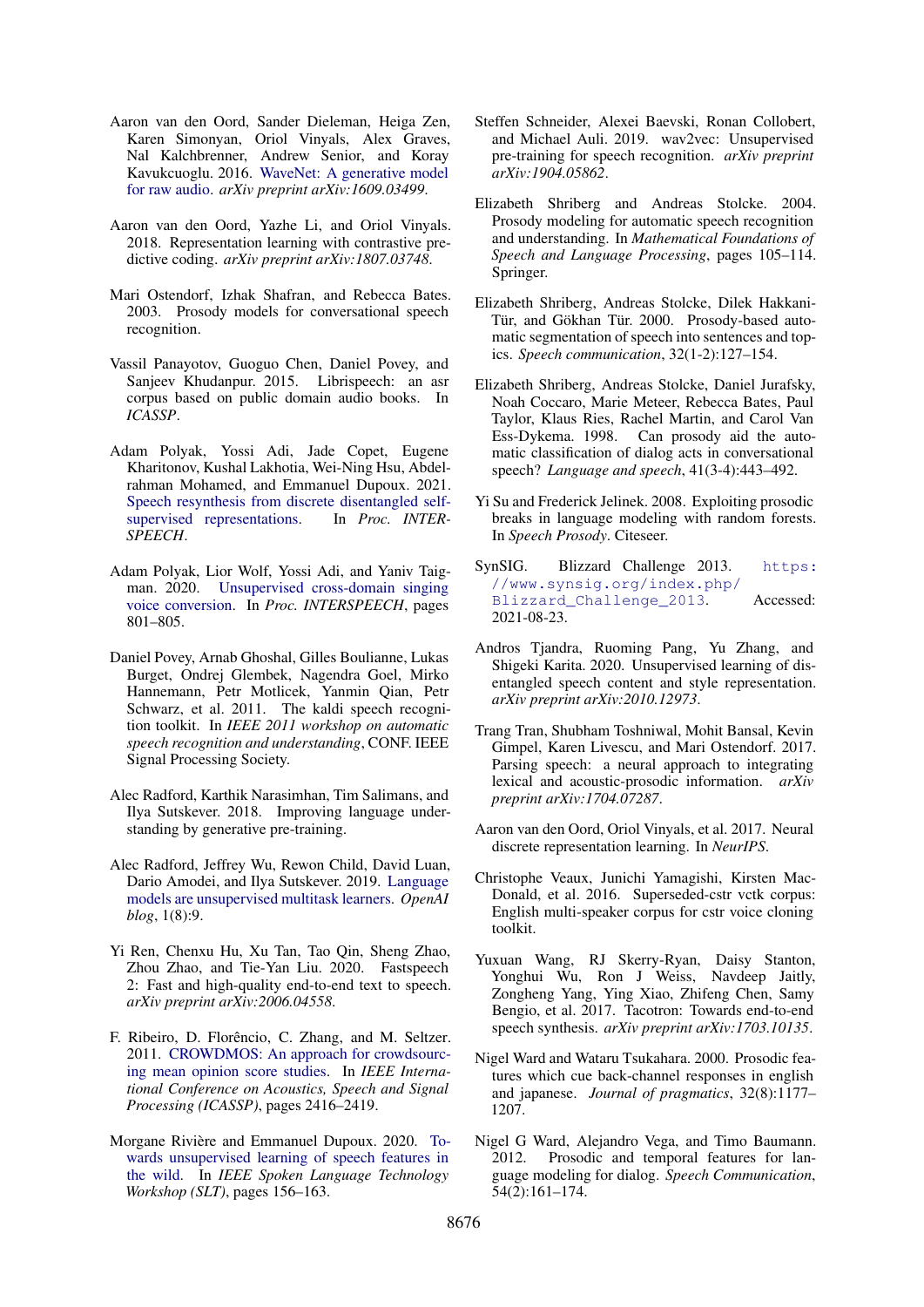<span id="page-11-0"></span>Shu-Wen Yang, Po-Han Chi, Yung-Sung Chuang, Cheng-I Jeff Lai, Kushal Lakhotia, Yist Y. Lin, Andy T. Liu, Jiatong Shi, Xuankai Chang, Guan-Ting Lin, Tzu-Hsien Huang, Wei-Cheng Tseng, Ko-tik Lee, Da-Rong Liu, Zili Huang, Shuyan Dong, Shang-Wen Li, Shinji Watanabe, Abdelrahman Mohamed, and Hung-yi Lee. 2021. [SU-](http://arxiv.org/abs/2105.01051)[PERB: speech processing universal performance](http://arxiv.org/abs/2105.01051) [benchmark.](http://arxiv.org/abs/2105.01051) *CoRR*, abs/2105.01051.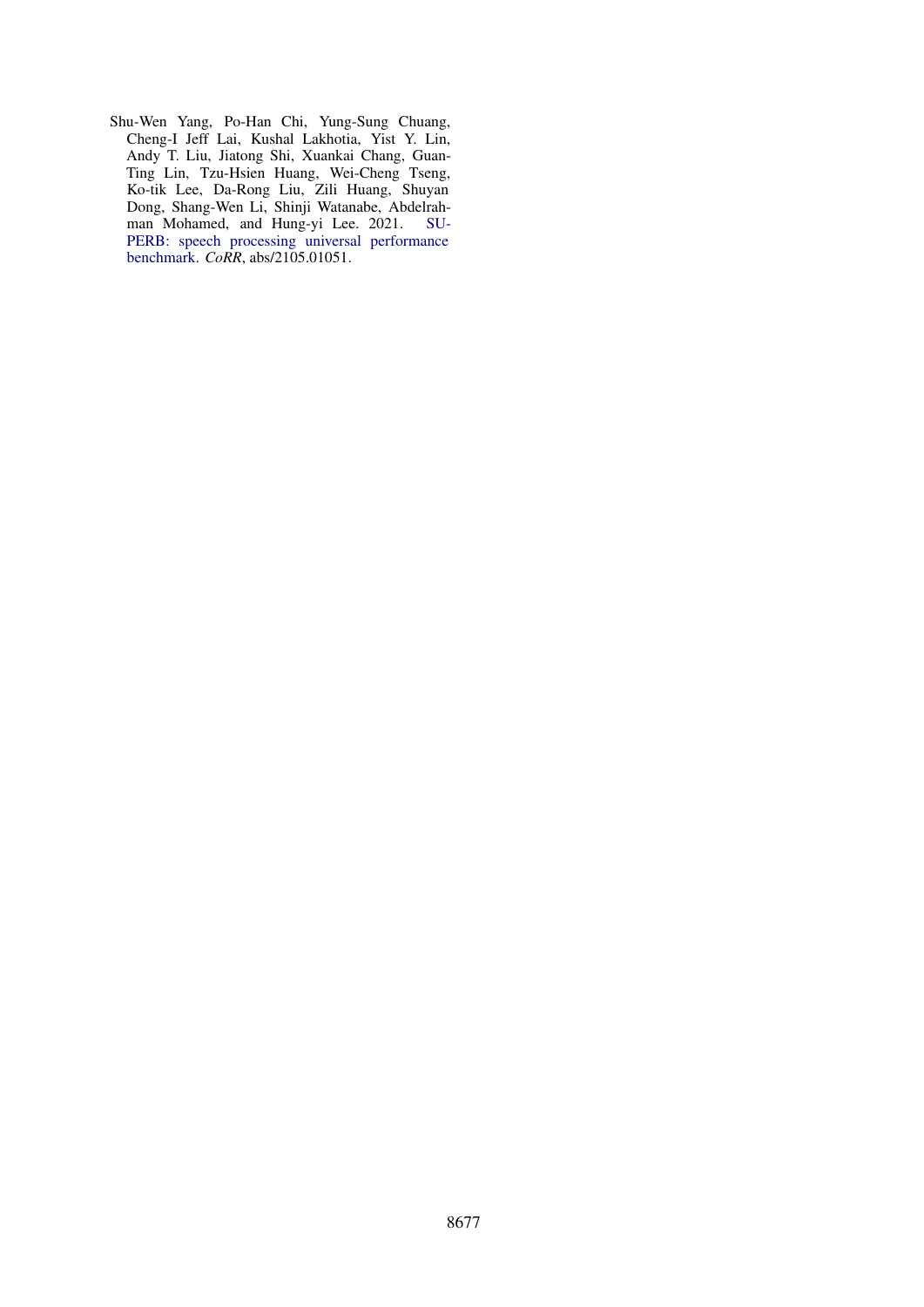## A Analysis of Log F0 Distribution

<span id="page-12-0"></span>

Figure A.1: Log F0 distribution of each (speaker, emotion) combination in the EmoV dataset without speaker mean normalization (top) and with speaker normalization (bottom). Each color corresponds to one emotion.

<span id="page-12-1"></span>

Figure A.2: Speaker log F0 mean and standard deviation distributions from two expressive datasets (EmoV and Blizzard 2013) and two plain datasets (LJSpeech and VCTK). Each point corresponds to one speaker.

### B HiFi-GAN Adaptation Analysis

Table [4](#page-13-0) presents an analysis of HiFi-GAN performance when using different quantized pitch representations. Similarly to [\(Polyak et al.,](#page-10-24) [2020\)](#page-10-24) we report voice decision error (VDE) [\(Nakatani](#page-9-20) [et al.,](#page-9-20) [2008\)](#page-9-20), which measures the portion of frames with voicing decision error and F0 Frame Error

<span id="page-12-2"></span>



Figure A.3: Speaker linear F0 mean and standard deviation distributions on VCTK. Each point corresponds to one speaker.

(FFE) [\(Chu and Alwan,](#page-9-21) [2009\)](#page-9-21), which measures the portion of frames that contain a deviation of more than 20% in pitch value or have a voicing decision error. Results show that the chosen quantizer achieve favorable performance in terms of VDE and comparable results in terms of FFE without having to pre-train a F0 VQ-VAE quantizer.

# <span id="page-12-3"></span>C Example of Converting Frame-Level to Segment-Level Representations

Assume we have an utterance of six frames: [(13, 1.5), (13, 2.5), (13, 0.0), (21, 0.0), (27, 1.3), (27, 3.5)] where the first number in each tuple denotes the unit of the frame and the second number denotes the speaker normalized log F0 of the frame. In particular, the third and the fourth frame are unvoiced and their  $l f$  values are set to 0.0.

The segment level representation of the utterance is [(13, 3, 2.0), (21, 1, 0.0), (27, 2, 2.4)]. The first segment (13, 3, 2.0) is labeled with unit  $u = 13$ , duration  $d = 3$  frames, and an average normalized  $\log$  F0  $lf = (1.5 + 2.5)/2 = 2.0$  for the two voiced frames. The second segment contains only one unvoiced frame, and hence  $lf$  is set to 0. Finally, the last segment contains two voiced frames, and therefore  $d = 2$  and  $lf = (1.3 + 3.5)/2 = 2.4$ .

# D Effects of F0 Representation on MS-TLM

Table [5](#page-13-1) compares content modeling performance when using different pitch representations. Results show that using mean normalized pitch information is better than using raw pitch, and using log pitch is better than using linear pitch.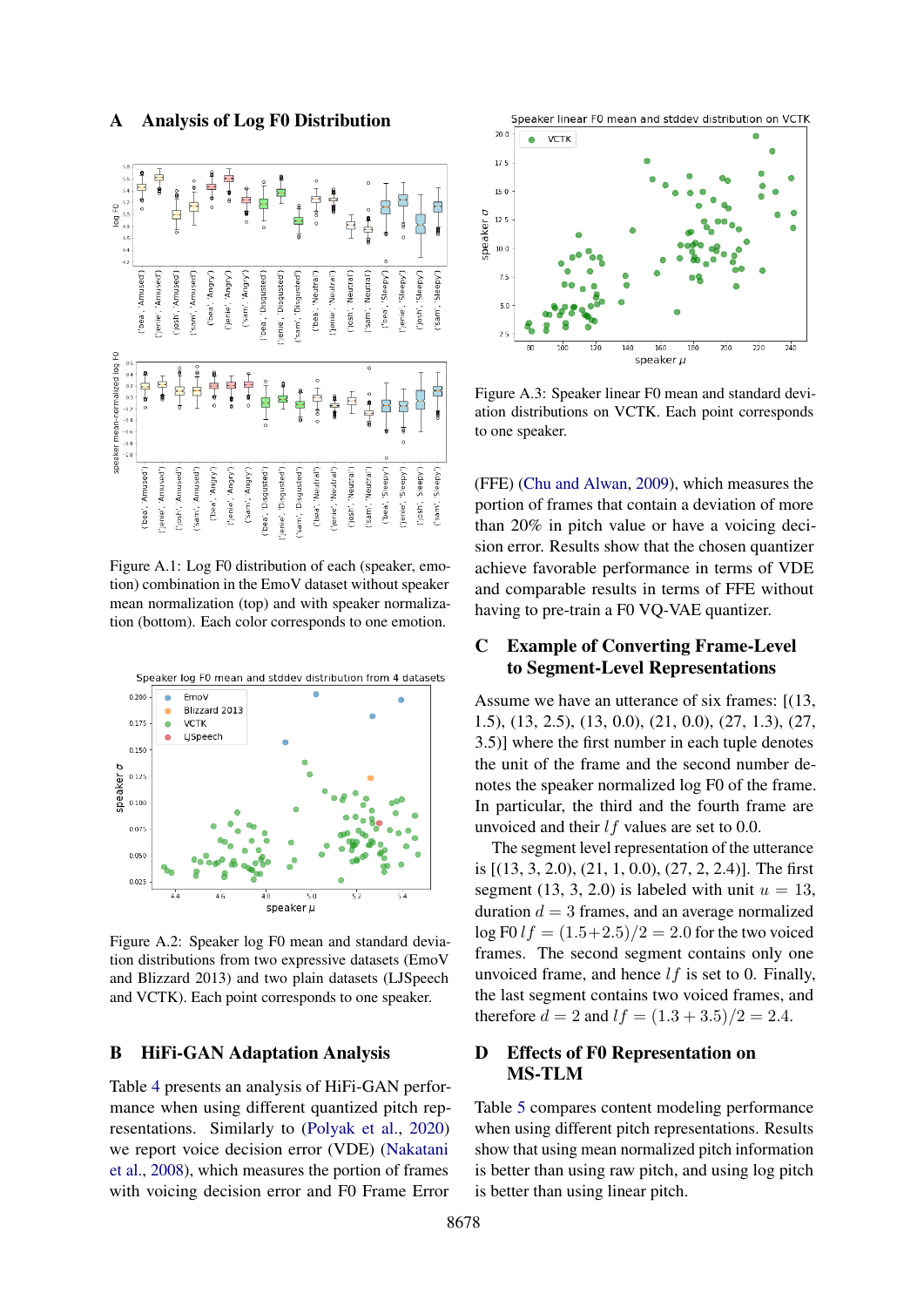<span id="page-13-0"></span>

| F0    |             |      |                       | FFEJ  | VDE.L |
|-------|-------------|------|-----------------------|-------|-------|
| scale | norm.       | res. | quant.                |       |       |
|       |             |      | (Polyak et al., 2021) |       |       |
| lin   | mean+std    | frm  | VO-VAE (V)            | 0.223 | 0.169 |
| lin   | mean+std    | frm  | $VO-VAE(B)$           | 0.198 | 0.181 |
| lin   | mean+std    | frm  | naive                 | 0.172 | 0.138 |
| lin   | mean+std    | seg  | $VO-VAE(V)$           | 0.149 | 0.116 |
| lin   | mean        | frm  | $VO$ -VAE $(V)$       | 0.220 | 0.178 |
| log   | mean+std    | frm  | VQ-VAE (V)            | 0.388 | 0.188 |
|       | (This work) |      |                       |       |       |
| log   | mean        | seg  | naive                 | 0.134 | 0.118 |

Table 4: Speech resynthesis results on the Blizzard 2013 validation set with segment-level pitch information. All the HiFi-GAN models are trained on the Blizzard 2013 training set using the same HuBERT units but different quantized pitch representations. "scale" denotes the F0 scale, which is linear (*lin*) or logarithmic  $(log)$ . "norm." denotes the normalization method applied to F0, which is normalizing by *mean* or by mean and standard deviation (*mean+std*). "res." denotes the resolution of pitch in the training time, where "*frm*" refers to using frame-level pitch and "*seg*" refers to using segment-level pitch (pitch values are set to the average for all frames within a segment). "quant." denotes the F0 quantizer, where *VQ-VAE (V)* is a neural pitch quantizer pre-trained on VCTK, *VQ-VAE (B)* is one pretrained on Blizzard, and *naive* is the one adopted in this work.

### E More Details of Human Evaluation

The instruction page displayed to the raters are shown in Figure [E.1.](#page-14-0) We modify the *Introduction*, *Task Instruction*, *Example* in the instruction page for MOS, MMOS, and PMOS correspondingly. The text used for each metric are detailed in Table [6](#page-15-0)

<span id="page-13-1"></span>

|        | F0 scale F0 norm. | $u$ NLL |
|--------|-------------------|---------|
| linear | none              | 1.763   |
| linear | mean              | 1.564   |
| log    | none              | 1.461   |
|        | (This work)       |         |
| log    | mean              | 1.447   |

Table 5: Content modeling performance of base MS-TLM models trained on LS960 with HuBERT units using different pitch representations without quantization. "scale" denotes the F0 scale, which is linear (*lin*) or logarithmic (*log*). "norm." denotes the normalization method applied to F0, which is not normalizing (none) or normalizing by mean.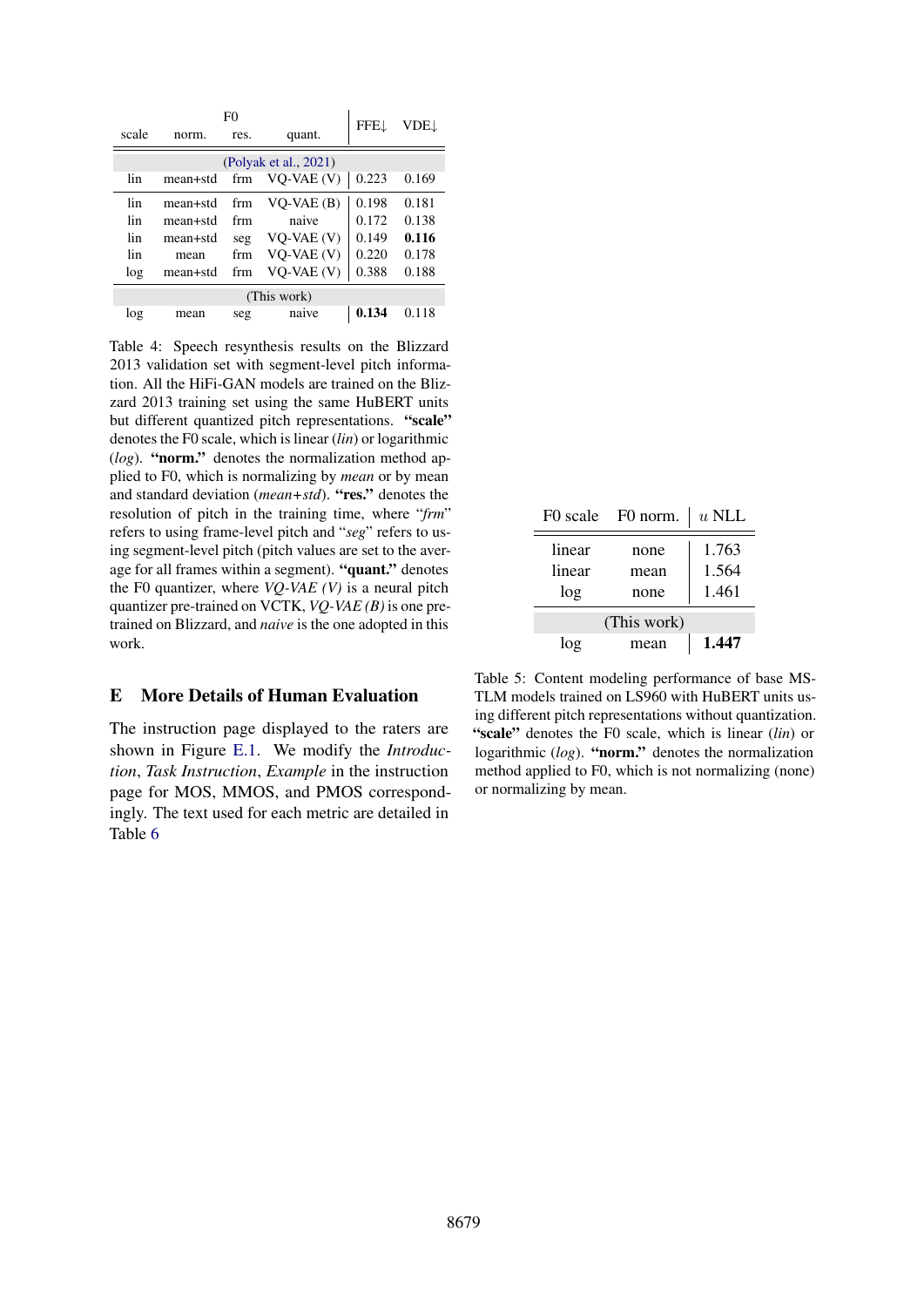#### Instructions for speech quality evaluation

#### <span id="page-14-0"></span>**Introduction**

Your task is to evaluate the subjective quality of the speech from short (2-8 second) audio files. Each HIT can be completed in roughly around 120 seconds.

#### **Payment**

We have methods that analyze the consistency of your answers with respect to themselves, to those of your fellow workers and to references we know to be accurate. We will use these methods to rank the submitted assignments according to quality.

For this experiment we will nay a hase reward of \$0.20/HTT for every accepted HTT. You will receive a bonus of

- \$0.05/HIT (for a total of \$0.25/HIT) if you submit 12 or more HITs or
- \$0.10/HIT (for a total of \$0.30/HIT) if you submit 12 or more HITs and your results are among the top 50% or

. \$0.20/HIT (for a total of \$0.35/HIT) if you submit 12 or more HITs and your results are among the top 10%.

Bonuses will be paid up to 7 days after submission, because we can only rank the submissions once we have a statistically significant number of answers. The base reward will always be paid within 48 hours of submission.

#### **Task Instructions**

In this task you will hear samples of speech recordings. The purpose of this test is to evaluate the quality of each file in terms of its overall sound quality and the amount of mumbling and unclear phrases in the recording.

Please keep in mind that speech samples can be distorted and noisy, however these are only specific examples.

Please use a headset for listening and adjust your volume level to your comfort during this training, and do not change later during the experiment.

You should give a score according to the following scale, known as the MOS (mean opinion score) scales:

| Score          | Quality of the audio |
|----------------|----------------------|
| 5              | Excellent            |
| 4              | Good                 |
| 3              | Fair                 |
| $\overline{2}$ | Poor                 |
|                | Bad                  |

IMPORTANT: Note that some of the sentences truncate unexpectedly, which is OK.

#### **Example**

| The following recording represents a speech recordings with a reference score of: 5.0 (Excellent). |  |  |  |  |  |
|----------------------------------------------------------------------------------------------------|--|--|--|--|--|
|----------------------------------------------------------------------------------------------------|--|--|--|--|--|

 $\triangleright$  0:00 / 0:03 40  $\cdot$ :

The following recording represents a speech recordings with a reference score of: 5.0 (Excellent).

 $\bigoplus$  :  $\triangleright$  0:00 / 0:02 =

The following recording represents a speech recordings with a reference score of: 3.0 (Fair).

 $\triangleright$  0:00 / 0:04 =  $\rightarrow$  :

The following recording represents a speech recordings with a reference score of: 1.0 (Bad).

 $\bullet$  :  $\triangleright$  0.00 / 0.14 =

The following recording represents a speech recordings with a reference score of: 1.0 (Bad).

 $\triangleright$  0:00 / 0:14 - $\bigoplus$  :

#### **Approval/Rejection Policy**

Your results will be collected and evaluated for consistency. We (the requesters) have an estimate of each file's subjective quality that conforms with the references above. Thus, we can detect if someone submits random scores or does not rate according to these instructions, which can lead to work being rejected. You can rest assured that your work will be approved if you rate according to the instructions above.

Answers will be either reviewed or automatically approved within 48 hours.

Figure E.1: The instruction page for human evaluation on MOS.